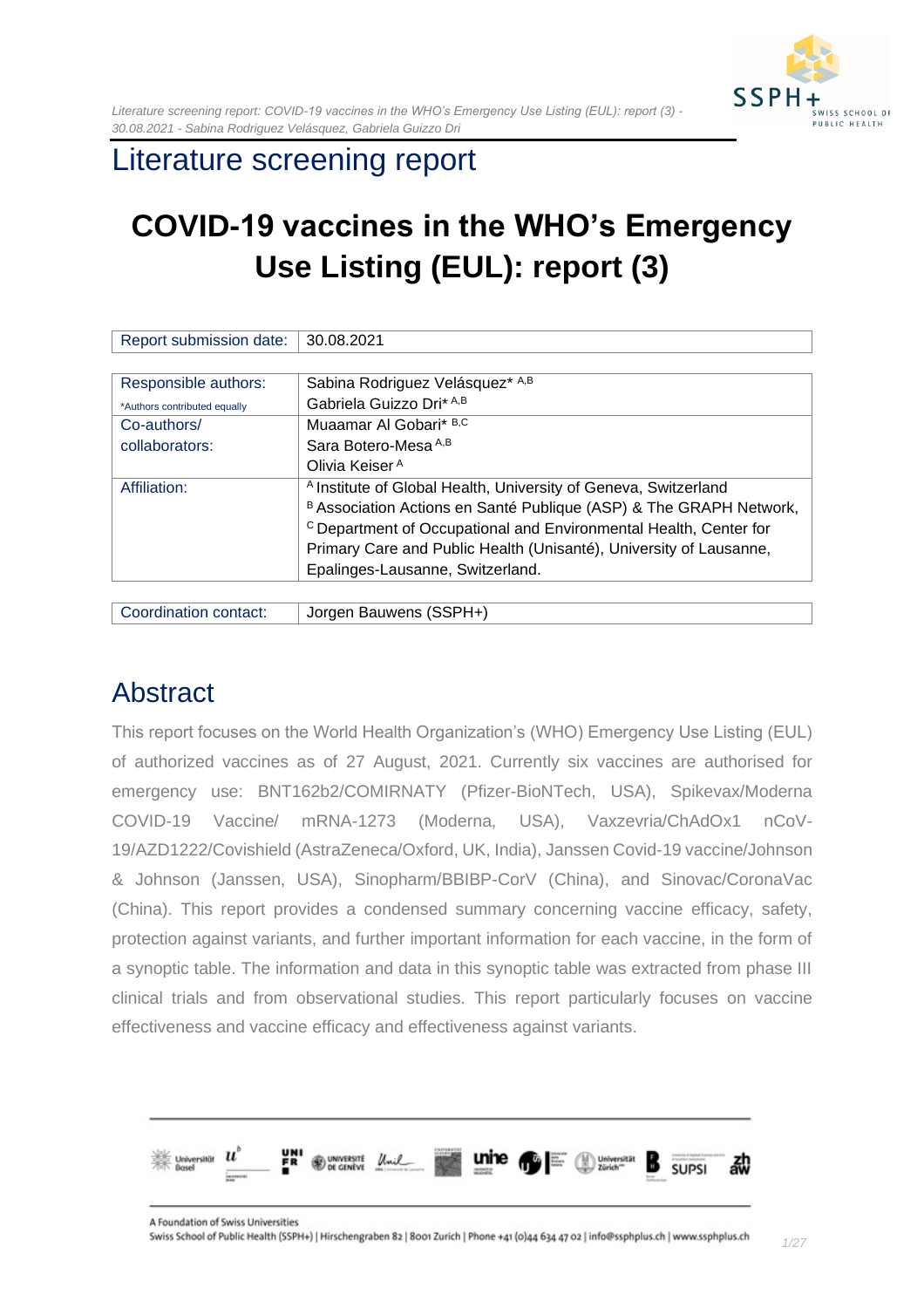

# <span id="page-1-0"></span>**Content**

| Abstract    | 1              |
|-------------|----------------|
| Content     | $\overline{2}$ |
| Preamble    | 2              |
| Background  | 3              |
| Methodology | 3              |
| Results     | 3              |
| References  | 23             |
|             |                |

## <span id="page-1-1"></span>*Preamble*

*A large number of scientific publications become available on a daily basis, reflecting the rapid development of knowledge and progress of science on COVID-19 related issues. Leading authorities should base decisions or policies on this knowledge; hence they need to master the actual state of this knowledge. Due to the large number of publications shared daily, decision makers heavily depend on accurate summaries of these publications, in the different public health domains. Therefore, the authors of this report were mandated by the Swiss School of Public Health plus (SSPH+), upon request of the Federal Office of Public Health (FOPH), to inform the FOPH on recent findings from the literature.*

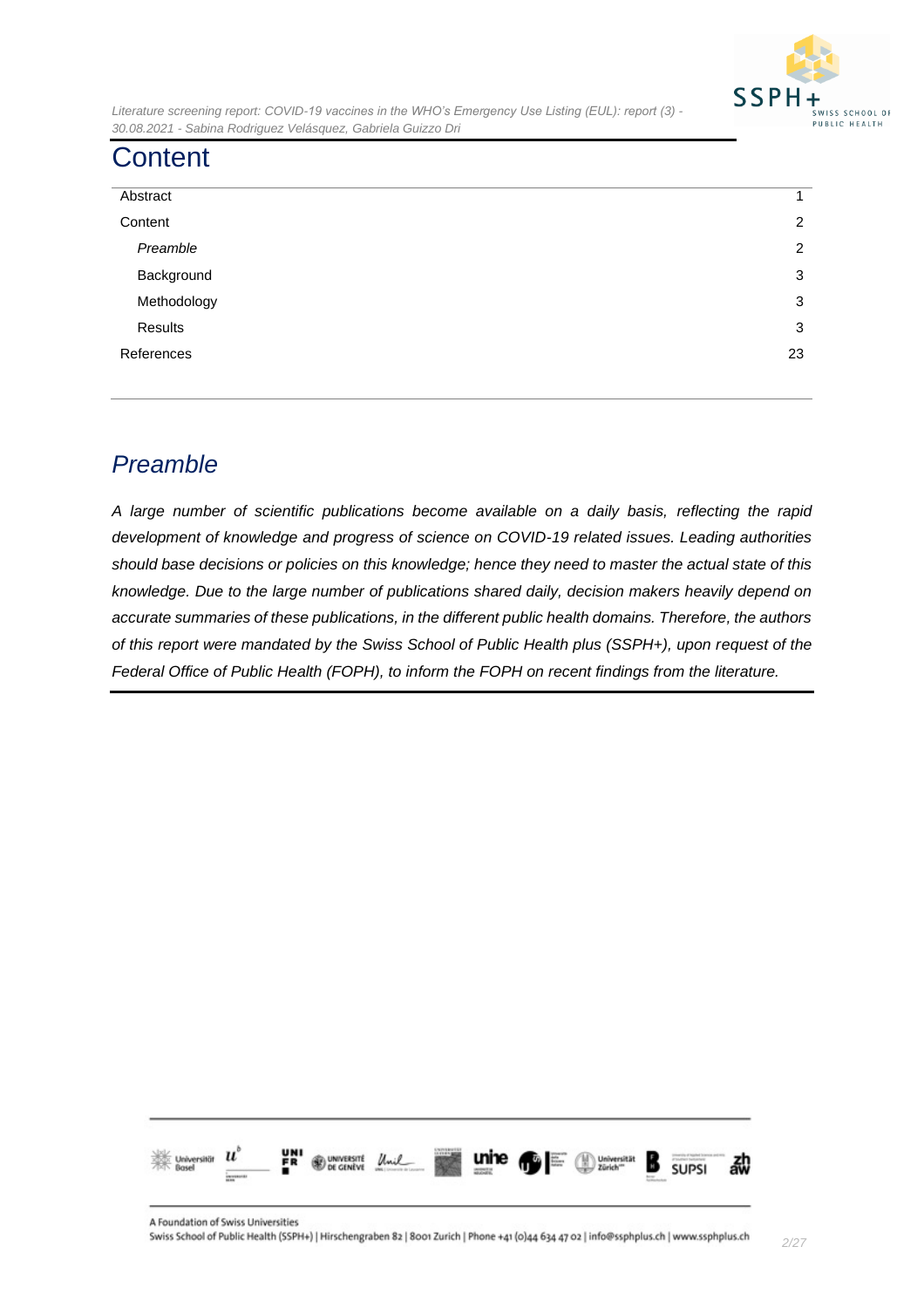#### <span id="page-2-0"></span>**Background**

According to the current global data on vaccinations, only 39.7% of the world populations had received at least one dose of a marketed COVID-19 vaccine as of 30 August 2021<sup>1</sup> . Currently, six vaccines [namely, Pfizer-BioNTech, USA), Spikevax/Moderna COVID-19 Vaccine/ mRNA-1273 (Moderna, USA), Vaxzevria/ChAdOx1 nCoV-19/AZD1222/Covishield (AstraZeneca/Oxford, UK, India), Janssen Covid-19 vaccine/Johnson & Johnson (Janssen, USA), Sinopharm/BBIBP- CorV (China), and Sinovac/CoronaVac (China)] were assessed and granted an authorization by WHO as of August 19, 2021. Articles regarding vaccine effectiveness, vaccine efficacy and effectiveness against variants of concern (VOC), viral transmission, vaccine duration of protection, and rare adverse events were prioritized during the literature search and are the latest additions to the table. Data from clinical trials and observational studies for the six EUL-accepted vaccines regarding these highlighted topics was summarized and can be found in the synoptic table below.

### <span id="page-2-1"></span>Methodology

We screened the data for the EUL-accepted vaccines as of 27 August, 2021 from PubMed, Embase, medRxiv, bioRxiv, Cochrane, and clinical trials databases such as ClinicalTrials and WHO Trial Registry. The methods used were reported previously and can be found in prior reports.

### <span id="page-2-2"></span>**Results**

As phase III COVID-19 vaccine trials confirmed vaccine efficacy and safety for all six WHO EUL authorized vaccines, and as the share of fully vaccinated people begin to slowly increase across countries, it is important to assess vaccine effectiveness in real-world conditions, especially in relation to evolving variants of concern (VOC). Estimates of vaccine effectiveness concerning Pfizer/ BioNTech BNT162b2 and Moderna's mRNA-1273 from January to May 2021 demonstrated to have 94.6% (95% CI, 61.0-99.2%) and 100% effectiveness against confirmed SARS-CoV-2 infection, respectively, among a cohort of  $\sim$ 8,000 healthcare workers two weeks after the second dose<sup>2</sup>. Another interim study conducted from December 2020 to March 2021 confirmed that two doses of either mRNA vaccines

<sup>2</sup> Effectiveness of mRNA-BNT162b2, mRNA-1273, and ChAdOx1 nCoV-19 vaccines against COVID-19 in healthcare workers: an observational study using surveillance data. *Clinical Microbiology and Infection.* [https://www.clinicalmicrobiologyandinfection.com/article/S1198-743X\(21\)00379-7/fulltext](https://www.clinicalmicrobiologyandinfection.com/article/S1198-743X(21)00379-7/fulltext)



<sup>1</sup> <https://ourworldindata.org/covid-vaccinations> (accessed on 30.08.2021).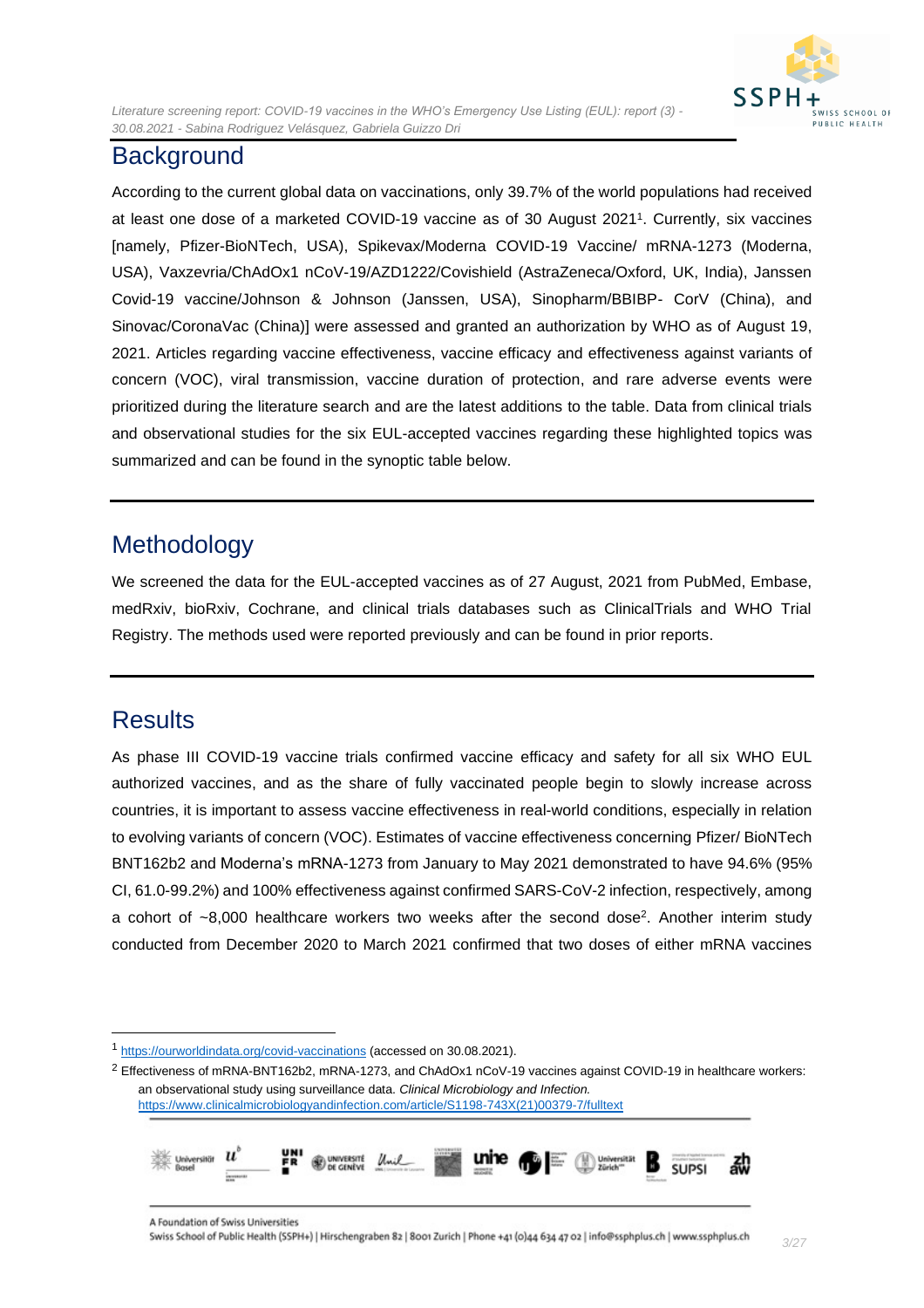

were 90% (95% CI,68-97%) effective at preventing SARS-CoV-2 infection<sup>3</sup>, consistent with phase III trials4,5 . However, a prospective cohort study (15,000 participants) in the United Kingdom demonstrated BNT162b2 to be only 86% effective after two doses against both asymptomatic and symptomatic infection $^6$ . This observational study was conducted when the dominant variant of circulation was B.1.1.7  $\,$ (alpha), and although the vaccine's neutralization capacity was not specifically tested against the B.1.1.7 variant, it could explain BNT162b2's reduced effectiveness in this cohort study compared to prior reported data. Regarding the non-Swiss authorized vaccines, effectiveness estimates for AstraZeneca's ChAdOx1 nCoV-19/ AZD1222/ Covishield [85%; 0.15 (0.08-0.26)] and Janssen's Johnson & Johnson COVID-19 vaccine [76.7%; 95% CI, 30.3-95.3]<sup>7</sup> are also comparable to their efficacy estimates in phase III trials (see synoptic table below). In a mass-vaccination Chilean setting (approximately 10.2 million persons), Sinovac/ CoronaVac's effectiveness [65.9%; 65.2-66.6] proved higher than its efficacy estimates<sup>8</sup>. To our knowledge few studies have been published on Sinopharm's BBIBP-CorV real-world effectiveness. Further information on vaccine effectiveness for the six WHO authorized vaccines are summarised in the table below.

Most phase III clinical trials were conducted prior to the evolving VOC<sup>9</sup>, and vaccine efficacy and effectiveness against these variants have been unclear. Ongoing clinical trials and test-negative casecontrol studies have demonstrated reduced vaccine neutralization capacity against COVID-19 variants compared to wild type. Pfizer/ BioNTech's BNT162b2 vaccine had an effectiveness of 93.7% with the alpha variant and 88% with the delta variant<sup>10</sup>. The Centers for Disease Control and Prevention (CDC) reported a decline in mRNA vaccine effectiveness from 91% (95% CI, 81-96), during the months preceding the Delta predominance, to 66% (95% CI, 26-84) in August<sup>11</sup>. Moderna mRNA-1273/ Spikevax titres were reduced 1.5-fold against B.1.1.7 and B.1.617.2 strains and demonstrated 2.4 to

<sup>7</sup> Real-world effectiveness of Ad26.COV2.S Adenoviral Vector Vaccine for COVID-19. SSRN – Preprint. [https://papers.ssrn.com/sol3/papers.cfm?abstract\\_id=3835737](https://papers.ssrn.com/sol3/papers.cfm?abstract_id=3835737)

<sup>&</sup>lt;sup>11</sup> Effectiveness of COVID-19 Vaccines in Preventing SARS-CoV-2 Infection Among Frontline Workers Before and During B.1.617.2 (Delta) Variant Predominance — Eight U.S. Locations, December 2020–August 2021. *Morbidity and Mortality Weekly Report.* <https://www.cdc.gov/mmwr/volumes/70/wr/mm7034e4.htm#suggestedcitation>



A Foundation of Swiss Universities

<sup>3</sup> Interim Estimates of Vaccine Effectiveness of BNT162b2 and mRNA-1273 COVID-19 Vaccines in Preventing SARS-CoV-2 Infection Among Health Care Personnel, First Responders, and Other Essential and Frontline Workers — Eight U.S. Locations, December 2020-March 202. Morbidity and Mortality Weekly Report. <https://www.ncbi.nlm.nih.gov/pmc/articles/PMC8022879/pdf/mm7013e3.pdf>

<sup>4</sup> Safety and efficacy of the BNT162b2 mRNA Covid-19 vaccine. *New England Journal of Medicine*. <https://www.nejm.org/doi/full/10.1056/nejmoa2034577>

<sup>5</sup> Efficacy and safety of the mRNA-123 SARS-CoV-2 vaccine. *New England Journal of Medicine.* <https://www.ncbi.nlm.nih.gov/pmc/articles/PMC7787219/>

<sup>6</sup> Effectiveness of BNT162b2 mRNA Vaccine Against Infection and COVID-19 Vaccine Coverage in Healthcare Workers in England, Multicentre Prospective Cohort Study (the SIREN Study). *SSRN – Preprint*. [https://papers.ssrn.com/sol3/papers.cfm?abstract\\_id=3790399](https://papers.ssrn.com/sol3/papers.cfm?abstract_id=3790399)

<sup>8</sup> Effectiveness of an Inactivated SARS-CoV-2 Vaccine in Chile. *New England Journal of Medicine.* <https://www.nejm.org/doi/full/10.1056/NEJMoa2107715>

<sup>&</sup>lt;sup>9</sup> See previous report: COVID-19 vaccines in the WHO's Emergency Use Listing (EUL): report (2).

<sup>10</sup> Effectiveness of COVID-19 vaccines against the B.1.617.2 (Delta) Variant. *New England Journal of Medicine.* <https://www.nejm.org/doi/full/10.1056/NEJMoa2108891>

Swiss School of Public Health (SSPH+) | Hirschengraben 82 | 8001 Zurich | Phone +41 (0)44 634 47 02 | info@ssphplus.ch | www.ssphplus.ch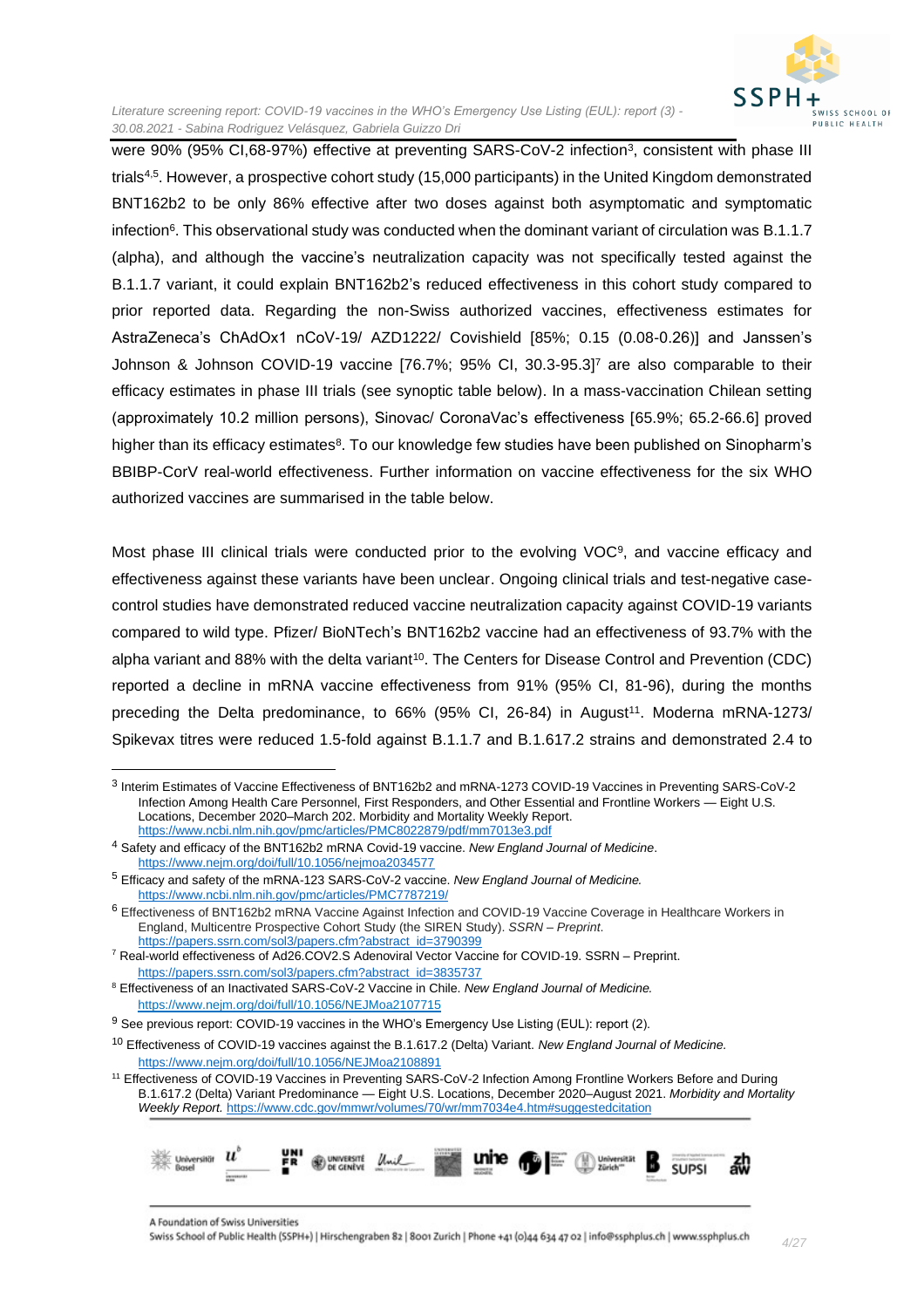

3.0-fold reduced binding to the P.1 and B.1.351 strains<sup>12</sup>. While AstraZeneca's ChAdOx1-nCoV effectively neutralizes the B.1.1.7<sup>13</sup> and P.114,15 strains and has an effectiveness of 60% (95% CI, 53- 66) against the delta variant<sup>16</sup>, the vaccine demonstrated a significantly reduced neutralization capacity against the B.1.351 strain<sup>17</sup>. The Ad26.COV2.S COVID-19 vaccine neutralizes the Delta variant at greater capacities than the B.1.351 and P.1 strains<sup>18</sup>. With the ever-changing situation, more clinical and observational studies are needed to confirm vaccine efficacy and effectiveness against VOCs.

Since the approval for emergency use and administration of COVID-19 vaccines, limited data on the duration of protection of the WHO EUL approved vaccines has become available. Studies on the persistence of antibodies, humoral and cellular immune response, and time-to-breakthrough-infection in vaccinated populations provide us with a general idea of the possible duration of protection against COVID-19. Overall, most studies analysing the persistence of antibodies, humoral, and cellular immune responses demonstrated that the mRNA vaccines (BNT162b2 & mRNA-1273), ChAdOx1, and Ad26.COV2.S had a duration of protection ranging from 6 to 8 months<sup>19 20 21</sup>.

With the emergence of new variants of concern, few breakthrough infections have been reported in fully vaccinated individuals such as 39 SARS-CoV-2 breakthrough infections documented in Health Care Workers in Israel<sup>22</sup>. To better understand the role of vaccines in their prevention against transmission, virus loads, and shedding in breakthrough infections, various studies have tried to infer infectiousness

<sup>12</sup> Durability of mRNA-1273 vaccine–induced antibodies against SARS-CoV-2 variants. *Science.* [https://science.sciencemag.org/content/early/2021/08/11/science.abj4176?\\_ga=2.235822593.145620917.1628696888-](https://science.sciencemag.org/content/early/2021/08/11/science.abj4176?_ga=2.235822593.145620917.1628696888-1399774036.1602427045) [1399774036.1602427045](https://science.sciencemag.org/content/early/2021/08/11/science.abj4176?_ga=2.235822593.145620917.1628696888-1399774036.1602427045)

<sup>13</sup> Efficacy of ChAdOx1 nCoV-19 (AZD1222) vaccine against SARS-CoV-2 variant of concern 202012/01 (B.1.1.7): an exploratory analysis of a randomised controlled trial. *The Lancet. <https://pubmed.ncbi.nlm.nih.gov/33798499/>*

<sup>14</sup> AstraZeneca's COVID-19 vaccine shows effectiveness against Indian variants of SARS-CoV-2 virus. *AstraZeneca.* [https://www.astrazeneca.com/media-centre/articles/2021/astrazenecas-covid-19-vaccine-shows-effectiveness-against](https://www.astrazeneca.com/media-centre/articles/2021/astrazenecas-covid-19-vaccine-shows-effectiveness-against-indian-variants-of-sars-cov-2-virus.html)[indian-variants-of-sars-cov-2-virus.html](https://www.astrazeneca.com/media-centre/articles/2021/astrazenecas-covid-19-vaccine-shows-effectiveness-against-indian-variants-of-sars-cov-2-virus.html)

<sup>15</sup> Antibody evasion by the Brazilian P.1 strain of SARS-CoV-2. *bioRxiv.*  <http://biorxiv.org/content/early/2021/03/15/2021.03.12.435194.abstract>

<sup>16</sup> SARS-CoV-2 Delta VOC in Scotland: demographics, risk of hospital admission, and vaccine effectiveness. *The Lancet.* [https://www.thelancet.com/journals/lancet/article/PIIS0140-6736\(21\)01358-1/fulltext](https://www.thelancet.com/journals/lancet/article/PIIS0140-6736(21)01358-1/fulltext)

<sup>17</sup> Efficacy of the ChAdOx1 nCoV-19 Covid-19 Vaccine against the B.1.351 Variant. *New England Journal of Medicine.* [https://www.nejm.org/doi/full/10.1056/nejmoa2102214#:~:text=A%20pooled%20analysis%20of%20the,%5D%2C%2057.4](https://www.nejm.org/doi/full/10.1056/nejmoa2102214#:~:text=A%20pooled%20analysis%20of%20the,%5D%2C%2057.4%20to%2074.0) [%20to%2074.0\)](https://www.nejm.org/doi/full/10.1056/nejmoa2102214#:~:text=A%20pooled%20analysis%20of%20the,%5D%2C%2057.4%20to%2074.0).

<sup>&</sup>lt;sup>18</sup> Ad26.COV2.S elicited neutralizing activity against Delta and other SARS-CoV-2 variants of concern. bioRxiv. <https://www.biorxiv.org/content/10.1101/2021.07.01.450707v1>

<sup>19</sup> mRNA Vaccination Induces Durable Immune Memory to SARS-CoV-2 with Continued Evolution to Variants of Concern. *bioRxiv.* <http://biorxiv.org/content/early/2021/08/23/2021.08.23.457229.abstract>

<sup>20</sup> Tolerability and Immunogenicity After a Late Second Dose or Third Dose of ChAdOx1 nCoV-19 (AZD1222). *SSRN Preprint*. <https://ssrn.com/abstract=3873839>

<sup>21</sup> Humoral and Cellular Immune Responses 8 Months after Ad26.COV2.S Vaccination. *New England Journal of Medicine*. <https://www.nejm.org/doi/full/10.1056/NEJMc2108829>

<sup>22</sup> Covid-19 Breakthrough Infections in Vaccinated Health Care Workers. *New England Journal of Medicine.*  <https://www.nejm.org/doi/full/10.1056/NEJMoa2109072>

Universität INIVERSITÉ SUPSI

A Foundation of Swiss Universities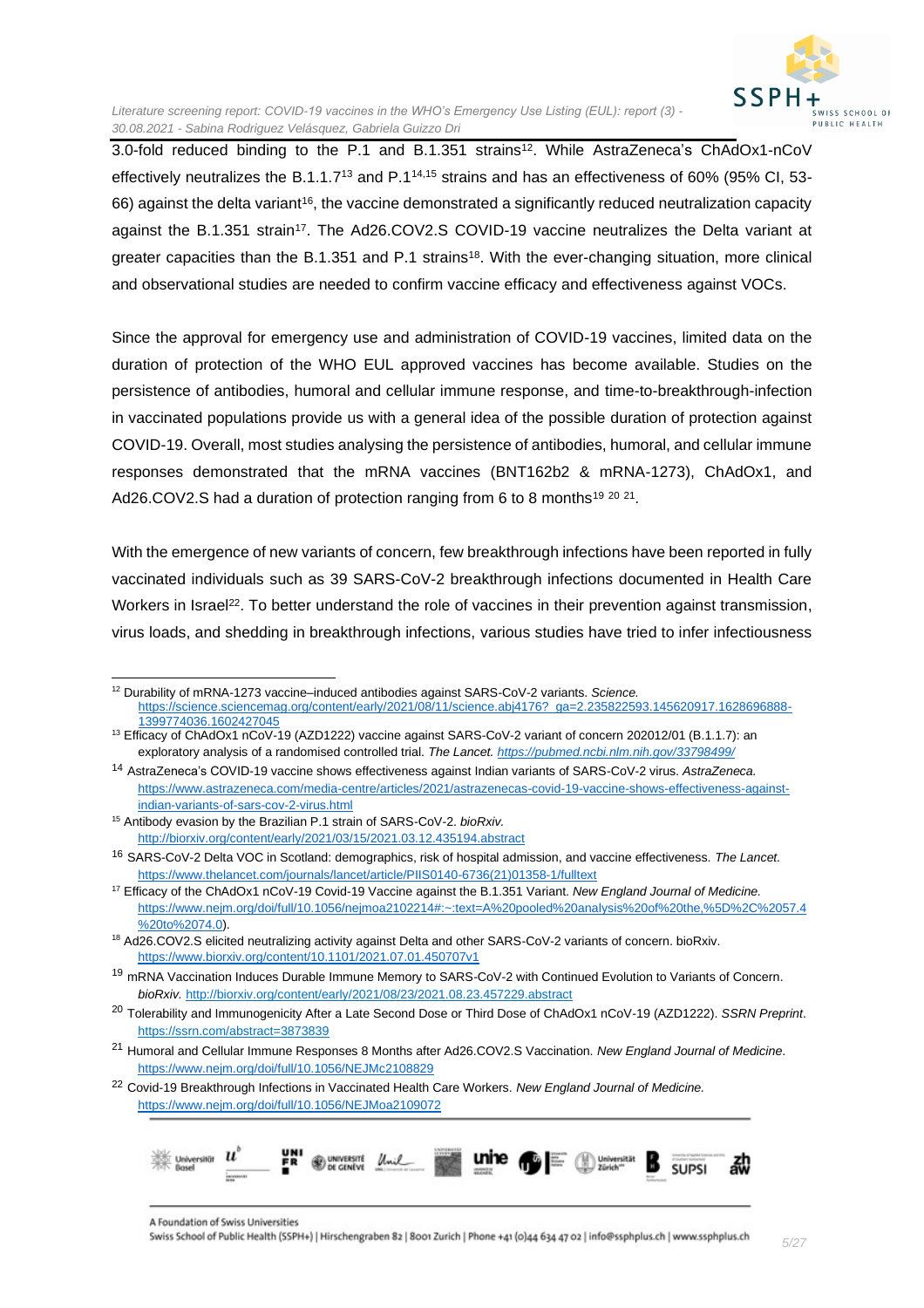

using the SARS-CoV-2 PCR cycle threshold (Ct) value as an indicator. A Ct value lower than 25-30 has become an indicator of the presence of infectious SARS-CoV-2 and, therefore, allowed scientists to infer the infectiousness, transmissibility, and virus shedding in infected individuals $^{23}$ . Before the prevalence of the Delta variant, studies demonstrated that infectivity and transmission was significantly reduced in cases vaccinated with BNT162b2 and ChAdOx1 as inoculated individuals were 40% to 78% less likely to spread the virus to other household members<sup>24 25</sup>  $^{26}$ . Nevertheless, as the Delta variant became the predominant variant in many countries worldwide, studies comparing Ct values between vaccinated and unvaccinated individuals detected no significant difference in Ct values by vaccination status<sup>27</sup>. However, two studies reported that although the Ct values were similar, the viral loads decreased faster<sup>28</sup>, and lower probability of infectious virus detection were detected in vaccinated individuals<sup>29</sup>. Overall, further studies are needed to better understand viral dynamics in breakthrough infections, especially in cases with the B.1.617.2 (Delta) variant.

Further (biweekly) updated data on the six WHO EUL vaccines are synthesized in the synoptic table.

<sup>29</sup> Virological characteristics of SARS-CoV-2 vaccine breakthrough infections in health care workers. *medRxiv.*  <https://www.medrxiv.org/content/10.1101/2021.08.20.21262158v1.full.pdf+html>



A Foundation of Swiss Universities

<sup>23</sup> One number could help reveal how infectious a COVID-19 patient is. Should test results include it?. *Science.* [https://www.sciencemag.org/news/2020/09/one-number-could-help-reveal-how-infectious-covid-19-patient-should-test](https://www.sciencemag.org/news/2020/09/one-number-could-help-reveal-how-infectious-covid-19-patient-should-test-results)[results](https://www.sciencemag.org/news/2020/09/one-number-could-help-reveal-how-infectious-covid-19-patient-should-test-results)

<sup>24</sup> Effect of Vaccination on Household Transmission of SARS-CoV-2 in England. *New England Journal of Medicine*. <https://www.nejm.org/doi/10.1056/NEJMc2107717>

 $25$  Impact of BNT162b2 vaccination and isolation on SARS-CoV-2 transmission in Israeli households: an observational study. *medRxiv.* <https://www.medrxiv.org/content/10.1101/2021.07.12.21260377v1.full-text>

<sup>26</sup> Vaccination with BNT162b2 reduces transmission of SARS-CoV-2 to household contacts. *medRxiv. <https://www.medrxiv.org/content/10.1101/2021.07.13.21260393v1.full-text>*

<sup>&</sup>lt;sup>27</sup> Shedding of Infectious SARS-CoV-2 Despite Vaccination when the Delta Variant is Prevalent – Wisconsin, July 2021. *medRxiv.* <https://www.medrxiv.org/content/10.1101/2021.07.31.21261387v3.full>

<sup>&</sup>lt;sup>28</sup> Virological and serological kinetics of SARS-CoV-2 Delta variants vaccine-breakthrough infections: a multi-center cohort study. *medRxiv.* <https://www.medrxiv.org/content/10.1101/2021.07.28.21261295v1>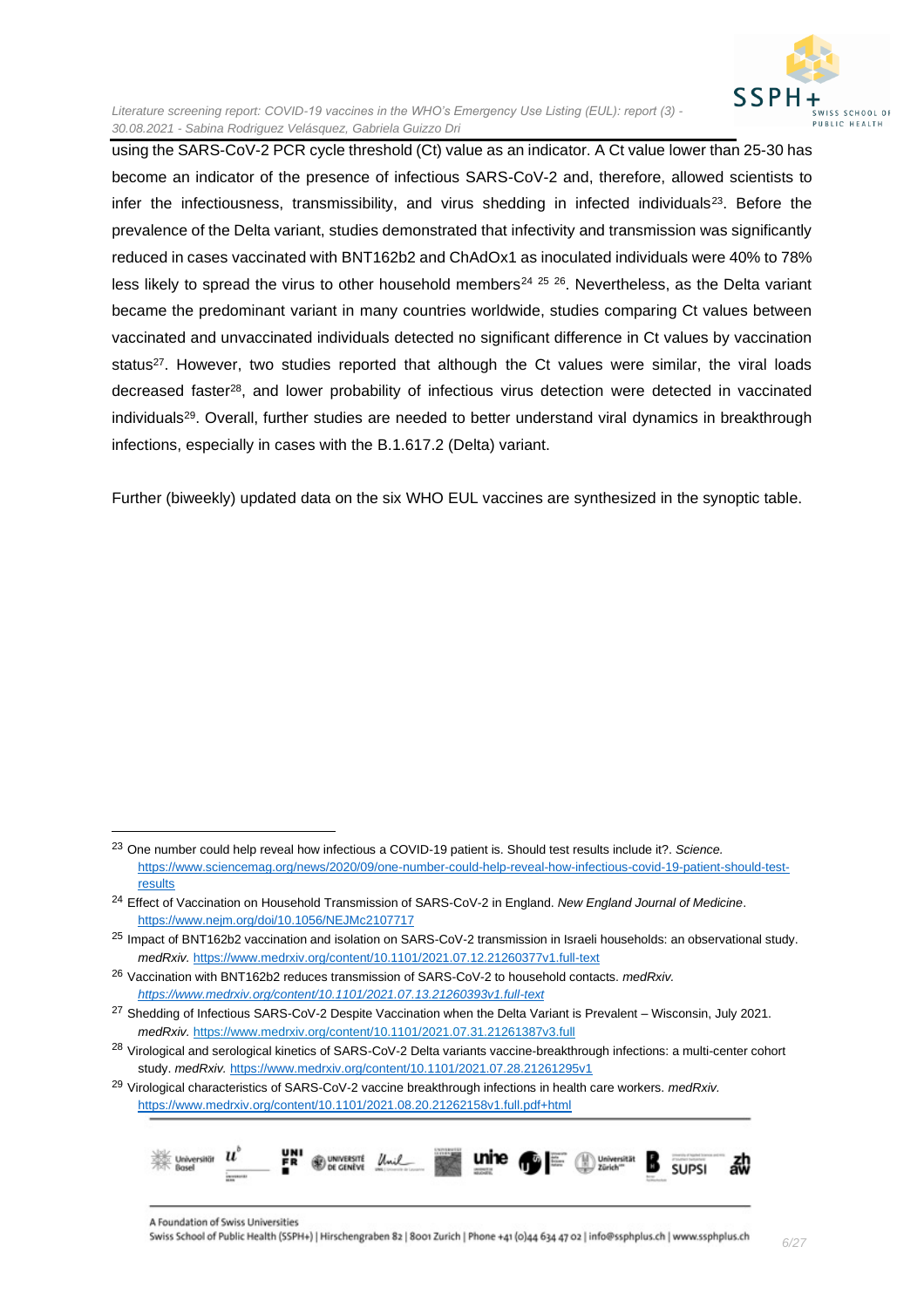

#### Synoptic table about SARS-CoV-2 vaccines accepted in the WHO's Emergency Use Listing (as of 27 August, 2021)

|                                    | <b>BNT162b2/</b><br><b>COMIRNATY</b><br>(Pfizer-BioNTech,<br>USA)         | <b>Spikevax/ Moderna</b><br><b>COVID-19 Vaccine/</b><br>mRNA-1273<br>(Moderna, USA) | Vaxzevria/<br>ChAdOx1 nCoV-19/<br>AZD1222/<br><b>Covishield</b><br>(AstraZeneca/Oxfor<br>d, UK, India) | <b>Janssen COVID-19</b><br>vaccine/Johnson &<br>Johnson (Janssen,<br>USA) | Sinopharm/BBIBP-<br>CorV, China                                                                                                          | <b>Sinovac</b><br><b>CoronaVac, China</b>                                                                                     |  |  |  |
|------------------------------------|---------------------------------------------------------------------------|-------------------------------------------------------------------------------------|--------------------------------------------------------------------------------------------------------|---------------------------------------------------------------------------|------------------------------------------------------------------------------------------------------------------------------------------|-------------------------------------------------------------------------------------------------------------------------------|--|--|--|
| <b>GENERAL VACCINE INFORMATION</b> |                                                                           |                                                                                     |                                                                                                        |                                                                           |                                                                                                                                          |                                                                                                                               |  |  |  |
| <b>Platform</b>                    | mRNA-based<br>vaccine                                                     | mRNA-based<br>vaccine                                                               | Non-replicating<br>vector-based<br>vaccine                                                             | Non-replicating<br>vector-based<br>vaccine                                | Inactivated virus<br>(Vero cell)                                                                                                         | Inactivated virus<br>(Vero cell)                                                                                              |  |  |  |
| Dose and<br>frequency              | 2 doses, 21 days<br>apart                                                 | 2 doses, 28 days<br>apart                                                           | 2 doses, 4-12 weeks<br>apart                                                                           | 1 dose, once                                                              | 2 doses, 21 days<br>apart                                                                                                                | 2 doses, 14 days<br>apart                                                                                                     |  |  |  |
| <b>Target</b><br>population        | 12 years old and<br>over                                                  | 12 years old and<br>over                                                            | 18 years old and<br>over                                                                               | 18 years old and<br>over                                                  | 18 years old and<br>over                                                                                                                 | 18 years old and<br>over                                                                                                      |  |  |  |
| <b>Storage</b><br>conditions       | 2°C to 8 °C (for 1<br>month)                                              | 2°C to 8 °C (for 1<br>month)                                                        | 2°C until 8 °C                                                                                         | $2^{\circ}$ C to 8 $^{\circ}$ C (for 3<br>months)                         | 2°C until 8 °C                                                                                                                           | 2°C until 8 °C                                                                                                                |  |  |  |
| <b>Approving</b><br>authorities    | FDA, EMA, WHO<br>EUL, and list of<br>countries (including<br>Switzerland) | FDA, EMA, WHO<br>EUL, and list of<br>countries (including<br>Switzerland)           | FDA (ongoing),<br>EMA, WHO EUL,<br>and list of countries<br>(Switzerland is<br>ongoing too)            | FDA, EMA, WHO<br>EUL, and list of<br>countries (including<br>Switzerland) | WHO EUL, and list<br>of 55 countries (e.g.,<br>Argentina, Bahrain,<br>Brazil, China,<br>Indonesia, United<br>Arab Emirates,<br>Zimbabwe) | WHO EUL, and list<br>of 33 countries (e.g.,<br>Albania, Chile,<br>Egypt, Hong Kong,<br>Malaysia, Tunisia,<br>Turkey, Ukraine) |  |  |  |



A Foundation of Swiss Universities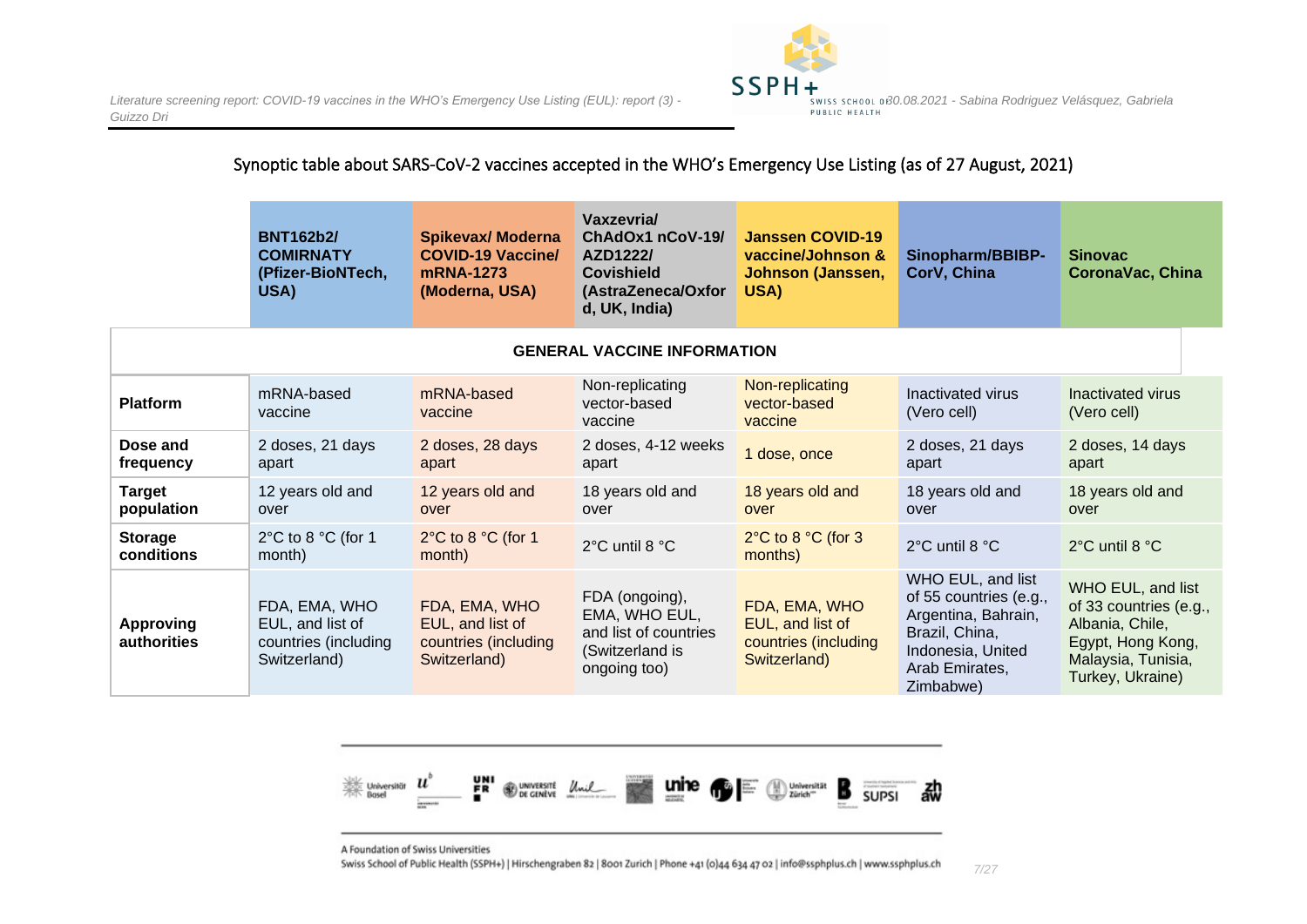

|                                                                  | PHASE III TRIALS RESULTS                                                                                                                                                                                                                                                                                           |                                                                                                                                                                                       |                                                                                                                                                                                                                                                                                                                                                         |                                                                                                                                                                                                                                                                                                                            |                                                                                                                                                                                  |                                                                                                               |  |  |
|------------------------------------------------------------------|--------------------------------------------------------------------------------------------------------------------------------------------------------------------------------------------------------------------------------------------------------------------------------------------------------------------|---------------------------------------------------------------------------------------------------------------------------------------------------------------------------------------|---------------------------------------------------------------------------------------------------------------------------------------------------------------------------------------------------------------------------------------------------------------------------------------------------------------------------------------------------------|----------------------------------------------------------------------------------------------------------------------------------------------------------------------------------------------------------------------------------------------------------------------------------------------------------------------------|----------------------------------------------------------------------------------------------------------------------------------------------------------------------------------|---------------------------------------------------------------------------------------------------------------|--|--|
| Number of<br>participants<br>(vaccine/<br>placebo)               | 43,448 (21,720/<br>$21,728$ <sup>1</sup>                                                                                                                                                                                                                                                                           | 30,420<br>$(15,210/15,210)^2$                                                                                                                                                         | 17,178 (8597/8581) <sup>3</sup>                                                                                                                                                                                                                                                                                                                         | 39,321<br>$(19,630/19,691)^4$                                                                                                                                                                                                                                                                                              | 26,917<br>$(13,459/13458)$ ; or<br>26,914<br>$(13,465/13,458)^5$                                                                                                                 | 9,823<br>$(4,953/4,870)^6$                                                                                    |  |  |
| <b>Total COVID-19</b><br>cases (vaccine/<br>control)             | 170(8/162) <sup>1</sup>                                                                                                                                                                                                                                                                                            | 196 (11/185) <sup>2</sup>                                                                                                                                                             | 332 (84/248) <sup>3</sup>                                                                                                                                                                                                                                                                                                                               | 464 (116/348) <sup>4</sup>                                                                                                                                                                                                                                                                                                 | 121(26/95) or<br>116(21/95) <sup>5</sup>                                                                                                                                         | 253(85/168) <sup>6</sup>                                                                                      |  |  |
| <b>Efficacy</b><br>estimates in<br>Phase III trials <sup>i</sup> | Starting from 7 days<br>after 2nd dose:<br>95.0% (95% CI, 90.3<br>to 97.6) in population<br>without prior SARS-<br>CoV-2 infection.<br>Efficacy of 94.6%<br>(95% CI, 89.9 to<br>97.3) in population<br>with or without prior<br>infection. 100%<br>among adolescents<br>$(12-15 \text{ years old})$ . <sup>1</sup> | After a median<br>follow-up of less<br>than 63 days:<br>Efficacy of 94.1%<br>(95% CI, 89.3 to<br>96.8; P<0.001).<br><b>100% among</b><br>adolescents (12 to<br>$<$ 18 years old). $2$ | 14 days and more,<br>participants with two<br>standard doses:<br>efficacy was 63-1%<br>(95% CI 51.8 to<br>71.7) while those<br>with first low dose<br>and standard 2nd<br>dose the efficacy<br>was 80.7% (95% CI<br>62.1 to 90.2). Pooled<br>analysis efficacy was<br>66.7% (95% CI 57.4<br>to $74.0$ ). For any<br>nucleic acid<br>amplification test- | <b>VE</b> against<br>moderate-severe-<br>critical Covid-19 was<br>66.9% (95% CI 59.0<br>to 73.4) after 14<br>days post vaccine<br>administration, and<br>66.1% (95% CI 55.0<br>to 89.1) after 28<br>days. VE against<br>severe-critical<br>COVID-19 cases<br>was 76.7% (95% CI<br>54.6 to 89.1) after 14<br>days and 85.4% | After 14 days,<br>efficacy against<br>symptomatic cases<br>was 72.8% (95% CI<br>58.1 to 82.4; in<br>WIV04 vaccine) or<br>78.1% (95% CI 64.8<br>to 86.3; in HBO2<br>vaccine). $5$ | After 14 days,<br>efficacy against<br>symptomatic cases<br>was 50.7% (95% CI<br>35.9 to 0-62.0). <sup>6</sup> |  |  |

<sup>i</sup> Phase III trials were conducted between 27 July and 14 November 2020 for BNT162b2/ COMIRNATY, 27 July and 23 October 2020 for Spikevax/ Moderna, 23 April and 6 December 2020 for Vaxzevria/ ChAdOx1 nCoV-19/ AZD1222/ Covishield, 21 September 2020 and 22 January 2021 for Janssen Covid-19 vaccine/ Johnson & Johnson, 16 July and 20 December 2020 for Sinopharm/ BBIB-CorV, and 21 July and 16 December 2020 for the Sinovac/ CoronaVac vaccine. All trials were conducted prior to the transmission of the more contagious variant strains, particularly the delta variant (B.1.617.2). Studies are currently ongoing to determine the effectiveness of the vaccines against the delta variant. This will be covered in the next synoptic table report.



A Foundation of Swiss Universities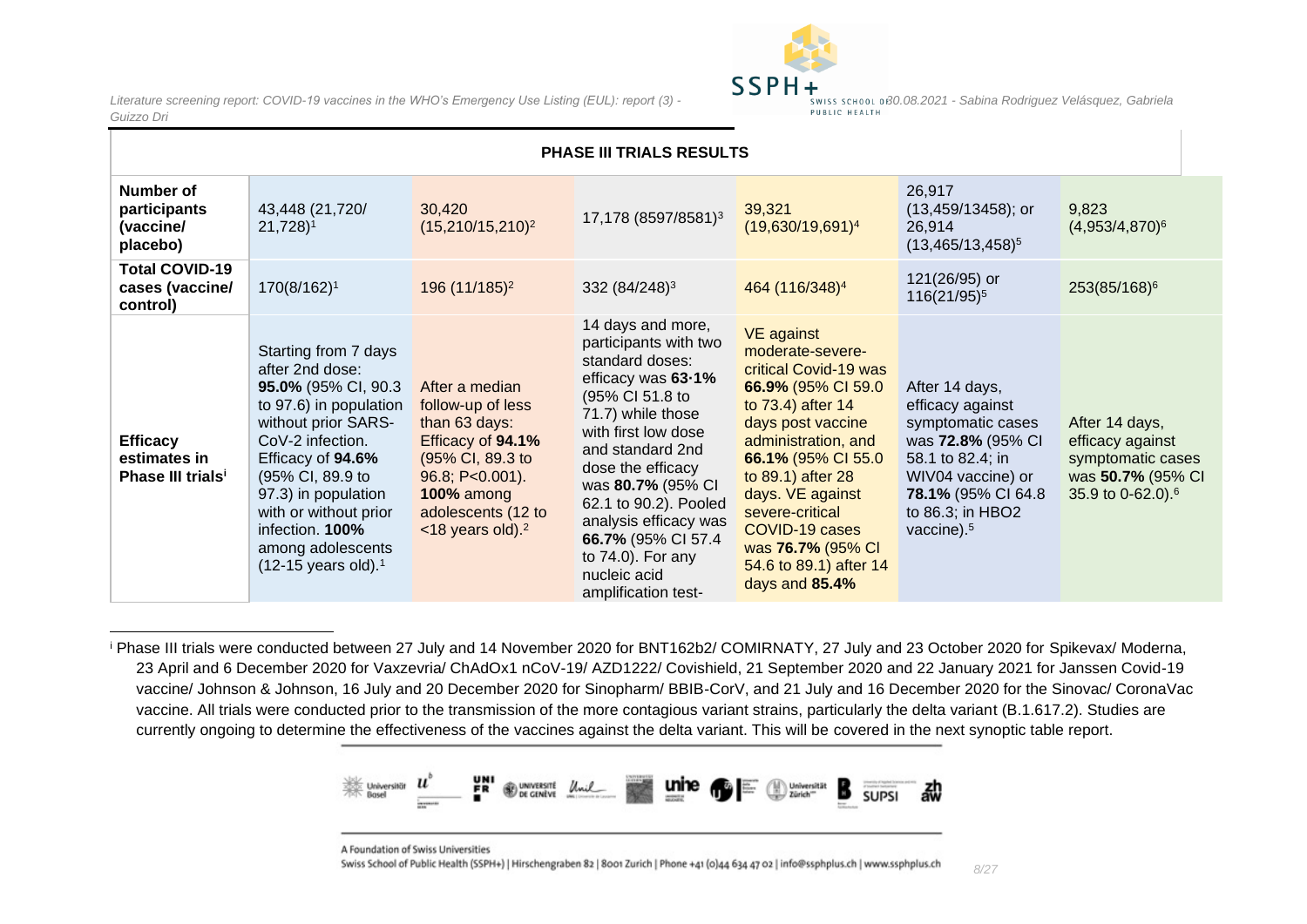

|                                     |                                                                                                                                                                                                                                                |                                                                                                                                                                                                                                                                  | positive swab:<br>efficacy was 54.1%<br>(95% CI 44.7 to<br>$61.9)^3$ .                                                                                                                                                                     | (95% CI 54.2 to<br>96.9) after 28 days. <sup>4</sup>                                                                                                                                                                                        |                                                                                                                                                                                                                                                       |                                                                                                     |
|-------------------------------------|------------------------------------------------------------------------------------------------------------------------------------------------------------------------------------------------------------------------------------------------|------------------------------------------------------------------------------------------------------------------------------------------------------------------------------------------------------------------------------------------------------------------|--------------------------------------------------------------------------------------------------------------------------------------------------------------------------------------------------------------------------------------------|---------------------------------------------------------------------------------------------------------------------------------------------------------------------------------------------------------------------------------------------|-------------------------------------------------------------------------------------------------------------------------------------------------------------------------------------------------------------------------------------------------------|-----------------------------------------------------------------------------------------------------|
|                                     |                                                                                                                                                                                                                                                |                                                                                                                                                                                                                                                                  | <b>EFFICACY</b>                                                                                                                                                                                                                            |                                                                                                                                                                                                                                             |                                                                                                                                                                                                                                                       |                                                                                                     |
| <b>Efficacy of</b><br>single doses  | 52% (95% CI, 29.5<br>to 68.4; starting at<br>12 days) or 82.2%<br>$(75.1 \text{ to } 87.3)$ ;<br>starting at $\geq 14$<br>days $)^7$ .<br>Another phase III<br>trial:<br>91% (95% CI, 85-<br>94) <sup>8</sup> .                                | 95.2% (95% CI,<br>91.2.8 to 97.4;<br>starting at $>14$<br>$days)^2$ .                                                                                                                                                                                            | 72.8% (starting at 22)<br>days up to 60<br>days $)^3$ .<br>Another phase III<br>trial:<br>88% (95% CI, 75-<br>$(94)^{8}$ .                                                                                                                 | Single dose vaccine                                                                                                                                                                                                                         | Unknown                                                                                                                                                                                                                                               | 35.1% (95% CI, -6.6<br>to $-60.5$ ) [conducted<br>in a setting with high<br>P.1 transmission] $9$ . |
| <b>Efficacy against</b><br>variants | Two doses of the<br>vaccine effectively<br>neutralize the<br>B.1.1.7 variant and<br>the D614G<br>substitution.<br>Neutralization of the<br><b>B.1.351 was</b><br>diminished by a<br>factor of 5. Despite<br>this, the BNT162b2<br>mRNA vaccine | NAbs remained high<br>and consistent with<br>titres of the wildtype<br>for the $B.1.1.7$<br>variant. For the<br>B.1.351 variant<br>NAbs were 6-fold<br>lower. The NAbs<br>against the B.1.351<br>variant were still<br>found to be<br>protective <sup>11</sup> . | Two doses of the<br>vaccine had no<br>efficacy against the<br>$B.1.351$ (VE =<br>21.9%; 95% CI, -<br>49.9 to 59.8) <sup>12</sup> .<br>70.4% (95% CI,<br>43.6-84.5) against<br>symptomatic<br>infection with alpha<br>variant $(B.1.1.7)$ ; | <b>Efficacy against</b><br>moderate-severe-<br>critical Covid-19 due<br>to the 20H/501Y.V2<br>variant was 52.0%<br>$($ >14 days) and<br>64.0% (>28 days).<br><b>Efficacy against</b><br>severe-critical<br>COVID-19 was<br>73.1% (>14 days) | Sinopharm has a<br>reduced neutralizing<br>capacity to B.1.617.2<br>and B.1.351.<br>However, there were<br>no differences in the<br>NAbs titres against<br>B.1.617.2 and<br>B.1.351. in<br>vaccinated<br>individuals vs. those<br>naturally infected, | 49.6% against P.1<br>(>14 days after 1st<br>$dose)^9$ .                                             |

ii Conducted between 8 December 2020 and 8 February 2021. Study sample = ≤1 million participants.



A Foundation of Swiss Universities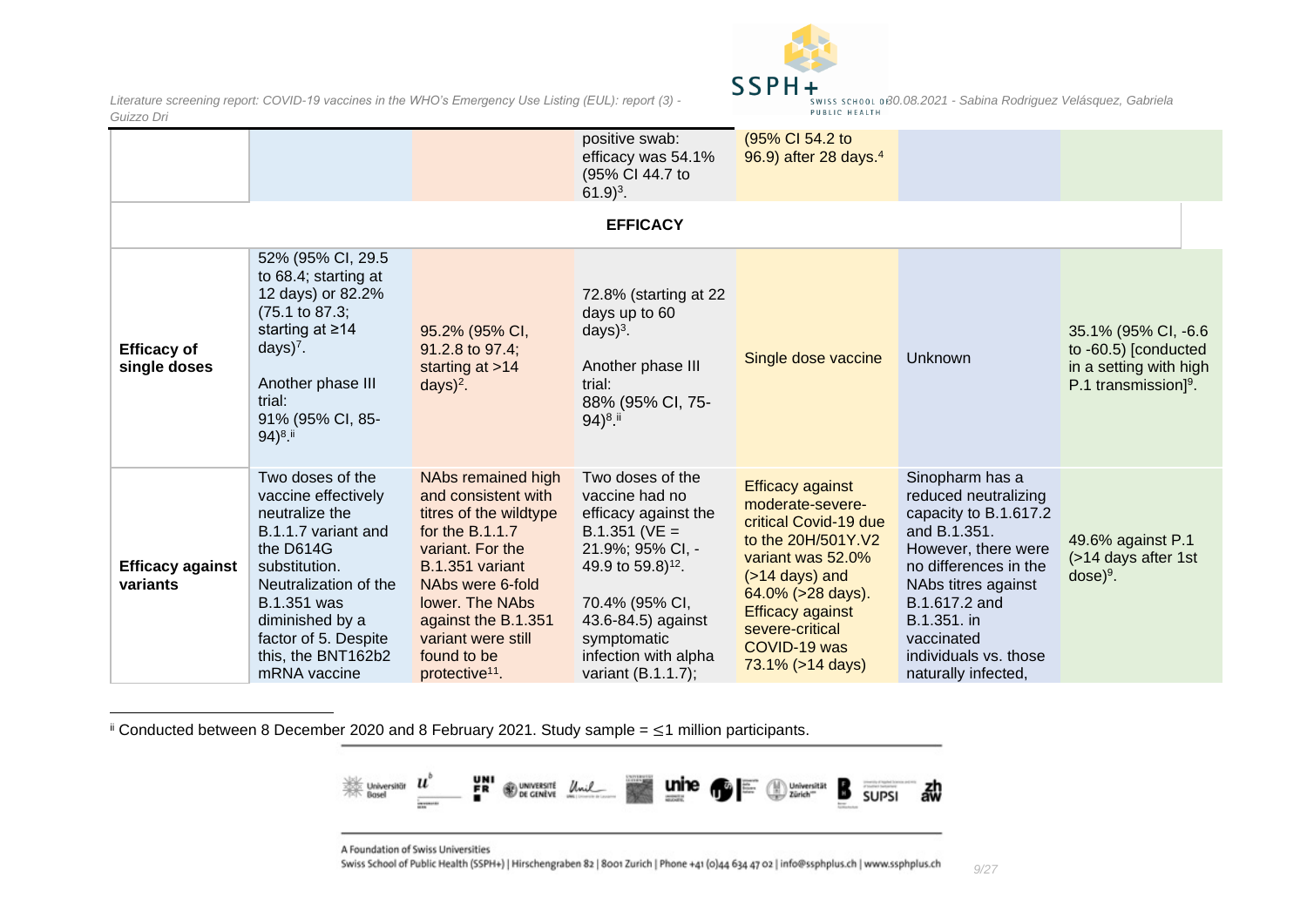

|                                        | provides some<br>protection against<br>B.1.351 <sup>10</sup> .                                                                                                                                                                                   |                                                                                                                                                                                                                                                                                                                               | 28.9% (95% CI, -<br>77.1 to 71.4) against<br>asymptomatic<br>infection with<br>B.1.1.7 <sup>13</sup> .                                                                                                                                          | and 81.7% (>28<br>$days)^4$ .<br>1.6-fold reduction in<br>neutralization<br>sensitivity for<br>B.1.167, 3.6-fold for<br>B.1.351, and 3.4 for<br>P.1 <sup>14</sup> .                                               | suggesting the<br>vaccines have a<br>similar level of<br>protection against<br>infection as natural<br>infections <sup>15</sup> . |                                                                                                                                                                                                        |
|----------------------------------------|--------------------------------------------------------------------------------------------------------------------------------------------------------------------------------------------------------------------------------------------------|-------------------------------------------------------------------------------------------------------------------------------------------------------------------------------------------------------------------------------------------------------------------------------------------------------------------------------|-------------------------------------------------------------------------------------------------------------------------------------------------------------------------------------------------------------------------------------------------|-------------------------------------------------------------------------------------------------------------------------------------------------------------------------------------------------------------------|-----------------------------------------------------------------------------------------------------------------------------------|--------------------------------------------------------------------------------------------------------------------------------------------------------------------------------------------------------|
|                                        |                                                                                                                                                                                                                                                  |                                                                                                                                                                                                                                                                                                                               | <b>EFFECTIVENESS</b>                                                                                                                                                                                                                            |                                                                                                                                                                                                                   |                                                                                                                                   |                                                                                                                                                                                                        |
| <b>Effectiveness of</b><br>single dose | Individuals $\geq$ 70:<br>Symptomatic<br>disease: 58% <sup>16</sup> .<br>Hospitalization risk<br>reduced by 35-<br>45%16.<br>Risk of death<br>reduced by 54% <sup>16</sup> .<br>General population:<br>Against infection:<br>70% <sup>17</sup> . | Individuals $\geq$ 70:<br>Symptomatic<br>disease: 64% (95%<br>CI, 46-78; >2 weeks<br>after dose) <sup>18</sup> .iii<br>General population:<br>Symptomatic<br>disease: 60% (95%<br>CI, 57-64; >2 weeks<br>after dose) <sup>18 iv</sup><br>No further data has<br>been published on<br>the mRNA-1273<br>vaccine <sup>19</sup> . | Individuals $\geq$ 70:<br>Symptomatic<br>disease: $58\%$ <sup>16</sup> .<br>Hospitalization risk<br>reduced by 35-<br>45%16.<br>General population:<br>Asymptomatic or<br>symptomatic<br>disease: 64%;<br>Symptomatic<br>disease: $67\%^{20}$ . | 50.6% (95% CI,<br>14.0-74.0) in<br>preventing SARS-<br>CoV-2 infection $(<2$<br>weeks after dose);<br>76.7% (95% CI,<br>$30.3 - 95.3$ ) in<br>preventing SARS-<br>CoV-2 infection (>2<br>weeks after dose) $21$ . | Partial protection <sup>22</sup> . <sup>v</sup>                                                                                   | 15.5% for preventing<br>COVID-19; 37.4%<br>for preventing<br>hospitalization;<br>44.7% for preventing<br>admission to the<br>ICU; and 45.7% for<br>preventing of<br>COVID-19 related<br>$death^{23}$ . |

iii mRNA-aggregated data (results do not disaggregate between BNT162b2 and mRNA-1273).

iv mRNA-aggregated data (results do not disaggregate between BNT162b2 and mRNA-1273).

<sup>v</sup> Study did not report numerical data on vaccine effectiveness. Further studies are required to validate results.



A Foundation of Swiss Universities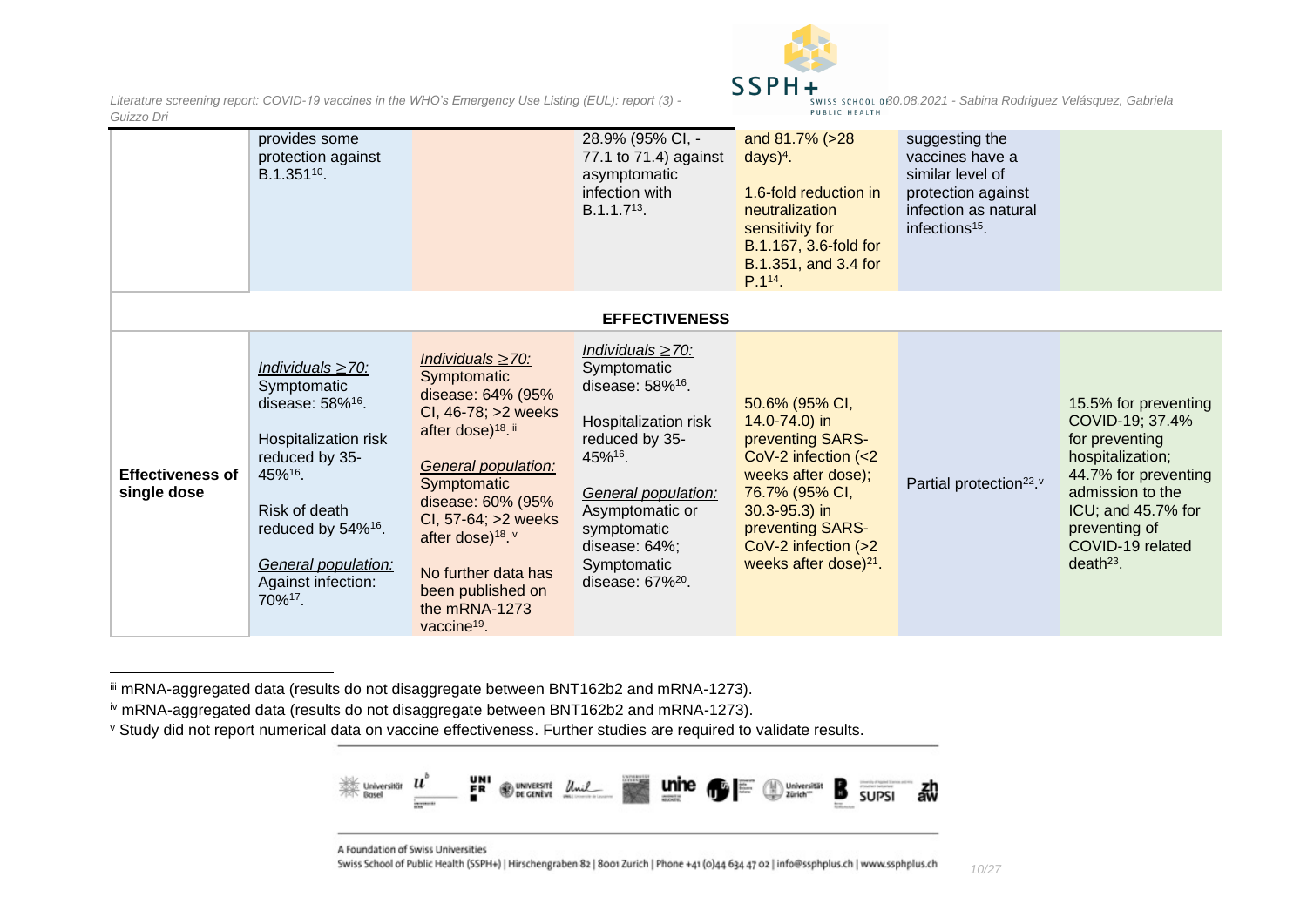

*Literature screening report: COVID-19 vaccines in the WHO's Emergency Use Listing (EUL): report (3) -Guizzo Dri*

| SWISS SCHOOL 0F30.08.2021 - Sabina Rodriguez Velásquez, Gabriela |  |  |  |
|------------------------------------------------------------------|--|--|--|
| PUBLIC HEALTH                                                    |  |  |  |
|                                                                  |  |  |  |

| <b>Effectiveness</b><br>two doses        | General population:<br>Against infection:<br>85%17.<br>94.6% <sup>24</sup> .                                                                                                                                                                                                   | General population:<br>100% <sup>24</sup> .<br>Symptomatic<br>disease: 91% (95%<br>CI, 89-93; >2 weeks<br>after dose) <sup>18 vi</sup><br>No further data has<br>been published on<br>the mRNA-1273<br>vaccine <sup>19</sup> .                         | General population:<br>Asymptomatic or<br>symptomatic<br>disease: $85\%$ ;<br>Symptomatic<br>disease: $90\%^{20}$ .                                                                                                                                                                                                           | Not Applicable (one<br>dose schedule) | Partial protection <sup>22</sup> .vii | 65.9% for preventing<br>COVID-19; 87.5%<br>for preventing<br>hospitalization;<br>90.3% for preventing<br>ICU admission; and<br>86.3% for preventing<br>COVID-19 related<br>$death^{23}$ .                                                                                                                                      |
|------------------------------------------|--------------------------------------------------------------------------------------------------------------------------------------------------------------------------------------------------------------------------------------------------------------------------------|--------------------------------------------------------------------------------------------------------------------------------------------------------------------------------------------------------------------------------------------------------|-------------------------------------------------------------------------------------------------------------------------------------------------------------------------------------------------------------------------------------------------------------------------------------------------------------------------------|---------------------------------------|---------------------------------------|--------------------------------------------------------------------------------------------------------------------------------------------------------------------------------------------------------------------------------------------------------------------------------------------------------------------------------|
| <b>Effectiveness</b><br>against variants | Single dose:<br>Delta: 30.7% (95%<br>CI, 25.2 to $35.7$ <sup>25</sup><br>Alpha: 48.7% (95%<br>CI, 45.5 to 51.7) <sup>25</sup><br>Two doses:<br>Delta (B.1.617):<br>88.0% (95% CI, 85.3<br>to $90.1$ <sup>25</sup><br>Alpha (B.1.1.7): 93.7<br>(95% CI, 91.6 to<br>$95.3)^{25}$ | Single dose:<br>Alpha: 88.1% (95%<br>CI, 83.7 to 91.5) <sup>27</sup><br>Beta: 61.3% (95%<br>CI, 56.5 to 65.5) <sup>27</sup><br>Two doses:<br>Alpha: 100% (95%<br>CI, 91.8 to 100) <sup>27</sup><br>Beta: 96.4% (95%<br>CI, 91.9 to 98.7) <sup>27</sup> | Single dose:<br>Delta: 30.7% (95%<br>CI 25.2 to $35.7$ <sup>25</sup><br>Alpha: 48.7% (95%<br>CI 45.5 to 51.7) <sup>25</sup><br>Two doses:<br>Delta: 67.0% (95%<br>CI, 61.3 to $71.8$ <sup>25</sup><br>Alpha: 74.5 (95% CI,<br>68.4 to $79.4$ <sup>25</sup><br>Odds ratio of 5.45<br>(95% CI, 1.39-21.4)<br>to become infected | No published data.                    | No published data.                    | Demonstrated 42%<br>vaccine<br>effectiveness in a<br>setting with high P.1<br>transmission, in<br>individuals aged 70<br>and above $29$ .<br>Two doses:<br>Equally effective<br>$(-76%)$ in<br>neutralizing D614G,<br>B.1.1.7 and B.1.429<br>as the wild type<br>strain. Neutralization<br>was decreased by<br>factor 4.03 for |

vi mRNA-aggregated data (results do not disaggregate between BNT162b2 and mRNA-1273).

vii Study did not report numerical data on vaccine effectiveness. Further studies are required to validate results.



A Foundation of Swiss Universities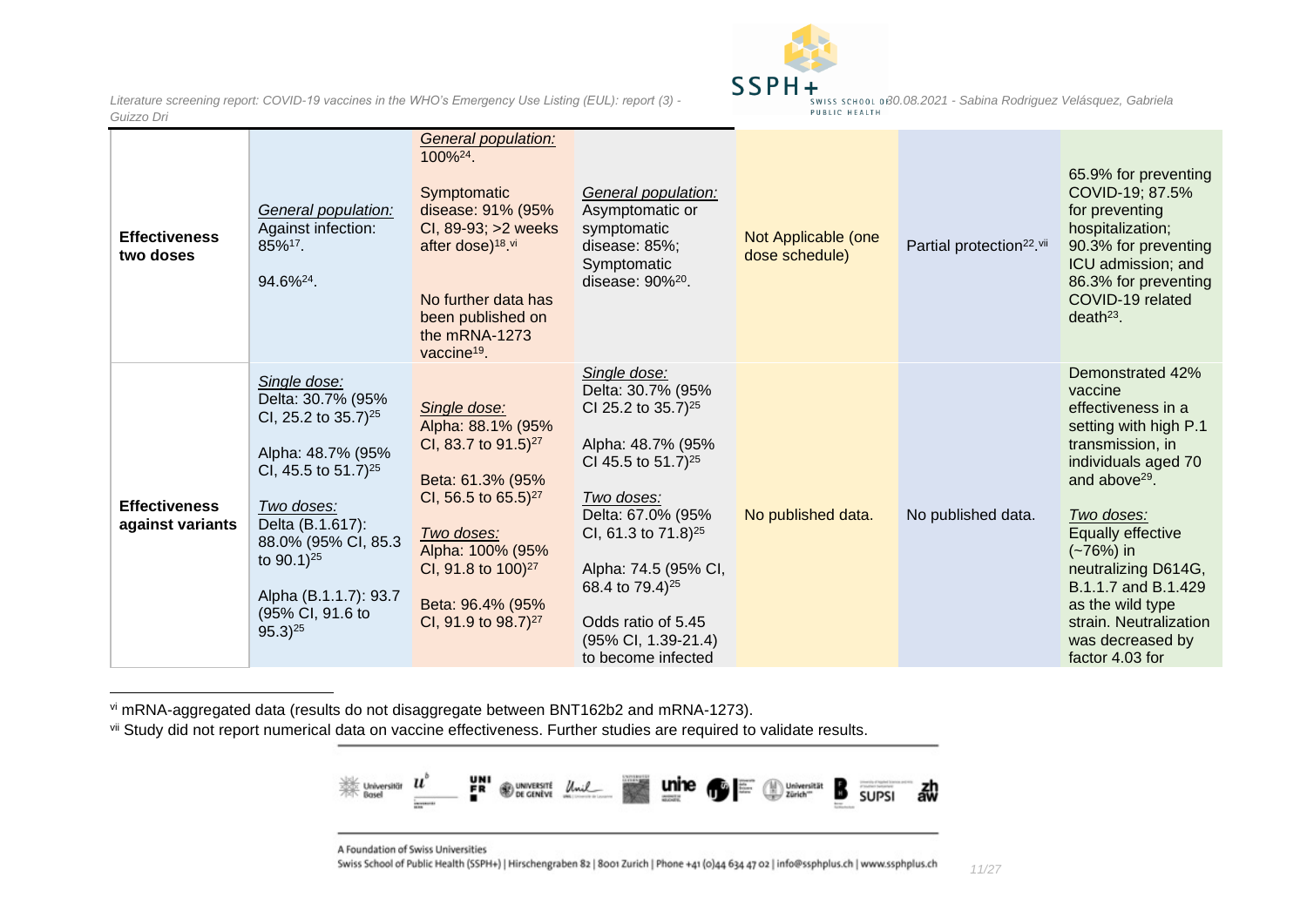

|                                   | Gamma (P.1):<br>Neutralization<br>activity reduced by<br>$3.3$ fold <sup>26</sup> .                                                                                                                                                                     |                                                                                                                                                                                                                                                                     | with B.1.167<br>compared to non-<br>B.1.167 <sup>28</sup> .                                                                                                                                                                                                            |                                                                                                                                                                                                                                                                          |                                                                                                                                                                                                                                                     | B.1.526, factor 3.92<br>for P.1, and factor<br>5.27 for B.1.35130.<br>Delta variant:<br>Single dose: 13.8%<br>$(95\% \text{ Cl}, -60.2 -54.8)$<br>Two doses: 59%<br>(95% CI, 16-81.6)<br>against SARS-CoV-<br>2 infection and<br>70.2%<br>$(95\% \text{ Cl}, 29.6-89.3)$<br>against moderate<br>COVID-19<br>infection $31$ . |
|-----------------------------------|---------------------------------------------------------------------------------------------------------------------------------------------------------------------------------------------------------------------------------------------------------|---------------------------------------------------------------------------------------------------------------------------------------------------------------------------------------------------------------------------------------------------------------------|------------------------------------------------------------------------------------------------------------------------------------------------------------------------------------------------------------------------------------------------------------------------|--------------------------------------------------------------------------------------------------------------------------------------------------------------------------------------------------------------------------------------------------------------------------|-----------------------------------------------------------------------------------------------------------------------------------------------------------------------------------------------------------------------------------------------------|------------------------------------------------------------------------------------------------------------------------------------------------------------------------------------------------------------------------------------------------------------------------------------------------------------------------------|
|                                   |                                                                                                                                                                                                                                                         |                                                                                                                                                                                                                                                                     | <b>SAFETY AND ADVERSE EVENTS</b>                                                                                                                                                                                                                                       |                                                                                                                                                                                                                                                                          |                                                                                                                                                                                                                                                     |                                                                                                                                                                                                                                                                                                                              |
| <b>Safety (adverse</b><br>events) | Common side<br>effects: pain at the<br>injection site, fatigue,<br>headache, myalgia,<br>chills and fever. <sup>32</sup><br>Optimal safety for<br>asthma patients <sup>33</sup> .<br>Rare adverse<br>events: axillary<br>lymphadenopathy,<br>paroxysmal | Common side<br>effects: pain at<br>injection site,<br>headache, fatigue,<br>myalgia, arthralgia <sup>2</sup> ,<br>Covid arm<br>(cutaneous<br>hypersensitivity) <sup>45</sup> .<br>Rare adverse<br>events:<br>Myocarditis <sup>34,35</sup> ,<br>orofacial swelling & | Common side<br>effects: fatigue,<br>myalgia, arthralgia,<br>headache <sup>49</sup> ,<br>lethargy, fever, &<br>nausea <sup>50</sup> .<br>Rare adverse<br>events: transverse<br>myelitis, high<br>fever <sup>49,51</sup> , cutaneous<br>hypersensitivity <sup>51</sup> , | Common adverse<br>events: headache,<br>fever, chills, fatigue,<br>myalgia, and<br>nausea <sup>58</sup> .<br>Rare adverse<br>events: thrombosis,<br>thrombocytopenia,<br>cerebral venous<br>sinus thrombosis <sup>59</sup> ,<br>increased risk of<br>developing Guillain- | Common side<br>effects: pain at the<br>injection site,<br>dizziness, headache,<br>fatigue, nausea,<br>vomiting, & allergic<br>$d$ ermatitis <sup>50</sup> .<br>Common adverse<br>events: pain at the<br>injection site and<br>fever <sup>50</sup> . | Common side<br>effects: pain at<br>injection site,<br>headache, fatigue,<br>tremors, & flushing <sup>6</sup> .<br>Rare adverse<br>events: myalgia,<br>fever <sup>6</sup> , pityriasis<br>rosea (lesions<br>improved completely<br>after $\sim$ 8 weeks) <sup>38</sup> .                                                      |



A Foundation of Swiss Universities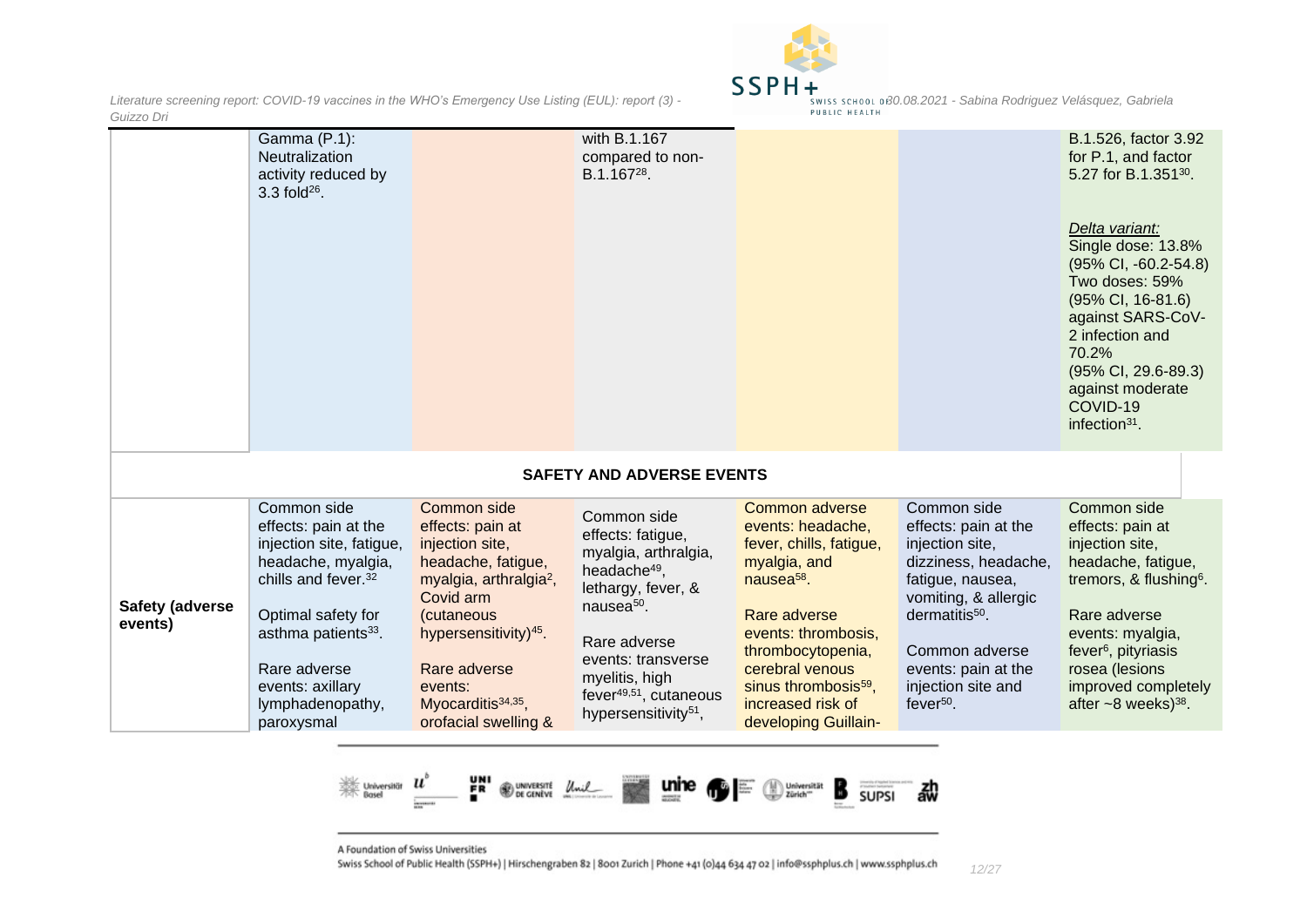

|               | SWISS SCHOOL 0f30.08.2021 - Sabina Rodriguez Velásquez, Gabriela |  |  |
|---------------|------------------------------------------------------------------|--|--|
| PUBLIC HEALTH |                                                                  |  |  |

| ventricular<br>arrhythmia, leg<br>paresthesia <sup>1</sup> .<br>Myocarditis $34,35$ ,<br>anaphylaxis and<br>swelling of the lips,<br>face, and tongue<br>related to<br>anaphylaxis <sup>36</sup> (11<br>anaphylaxis cases<br>per million doses<br>administered) <sup>37</sup> ,<br>pityriasis rosea<br>(lesions improved<br>completely after $~18$<br>weeks $)^{38}$ ,<br>lymphocytic<br>vasculitis <sup>39</sup> ,<br>reactivation of<br>varicella-zoter virus<br>after second dose<br>(typically occur in<br>individuals with pre-<br>existing<br>conditions) $40$ ,<br>Kikuchi-Fujimoto<br>disease $41$ .<br>Potential<br>association: cerebral | anaphylaxis $36$ .<br>Potential risk factor<br>for Bell's palsy (most<br>improve upon follow-<br>up) <sup>46</sup> , herpes zoster<br>reactivation (very<br>rare $)^{47}$<br>One case developed<br>IgA Nephropathy<br>after receiving the<br>second dose of<br>mRNA-1273 (causal<br>link not yet<br>proven) <sup>48</sup> . | vasculitis <sup>52</sup> , cerebral<br>venous sinus<br>thrombosis <sup>53</sup> (higher<br>risk for women) <sup>54</sup> ,<br>thromboembolism <sup>55</sup> ,<br>vaccine induced<br>immune thrombotic<br>thrombocytopenia <sup>56</sup> ,<br>small vessel<br>vasculitis <sup>52</sup> .<br>Vaccination in<br>individuals with<br>adrenal insufficiency<br>can lead to adrenal<br>$crises57$ . | Barré syndrome post<br>vaccination <sup>60</sup> .<br>97% of reported<br>reactions after<br>vaccine<br>administration were<br>non-serious <sup>58</sup> . | Unsolicited adverse<br>reactions were<br>similar among the<br>vaccine groups and<br>control group within<br>$7$ days <sup>5</sup> . | Serious adverse<br>events were similar<br>in number in the<br>vaccine and placebo<br>groups (judged<br>unrelated to the<br>vaccine) <sup>6</sup> . |
|----------------------------------------------------------------------------------------------------------------------------------------------------------------------------------------------------------------------------------------------------------------------------------------------------------------------------------------------------------------------------------------------------------------------------------------------------------------------------------------------------------------------------------------------------------------------------------------------------------------------------------------------------|-----------------------------------------------------------------------------------------------------------------------------------------------------------------------------------------------------------------------------------------------------------------------------------------------------------------------------|-----------------------------------------------------------------------------------------------------------------------------------------------------------------------------------------------------------------------------------------------------------------------------------------------------------------------------------------------------------------------------------------------|-----------------------------------------------------------------------------------------------------------------------------------------------------------|-------------------------------------------------------------------------------------------------------------------------------------|----------------------------------------------------------------------------------------------------------------------------------------------------|
| venous sinus                                                                                                                                                                                                                                                                                                                                                                                                                                                                                                                                                                                                                                       |                                                                                                                                                                                                                                                                                                                             |                                                                                                                                                                                                                                                                                                                                                                                               |                                                                                                                                                           |                                                                                                                                     |                                                                                                                                                    |
| thrombosis and<br>intracranial                                                                                                                                                                                                                                                                                                                                                                                                                                                                                                                                                                                                                     |                                                                                                                                                                                                                                                                                                                             |                                                                                                                                                                                                                                                                                                                                                                                               |                                                                                                                                                           |                                                                                                                                     |                                                                                                                                                    |
| haemorrhage                                                                                                                                                                                                                                                                                                                                                                                                                                                                                                                                                                                                                                        |                                                                                                                                                                                                                                                                                                                             |                                                                                                                                                                                                                                                                                                                                                                                               |                                                                                                                                                           |                                                                                                                                     |                                                                                                                                                    |



A Foundation of Swiss Universities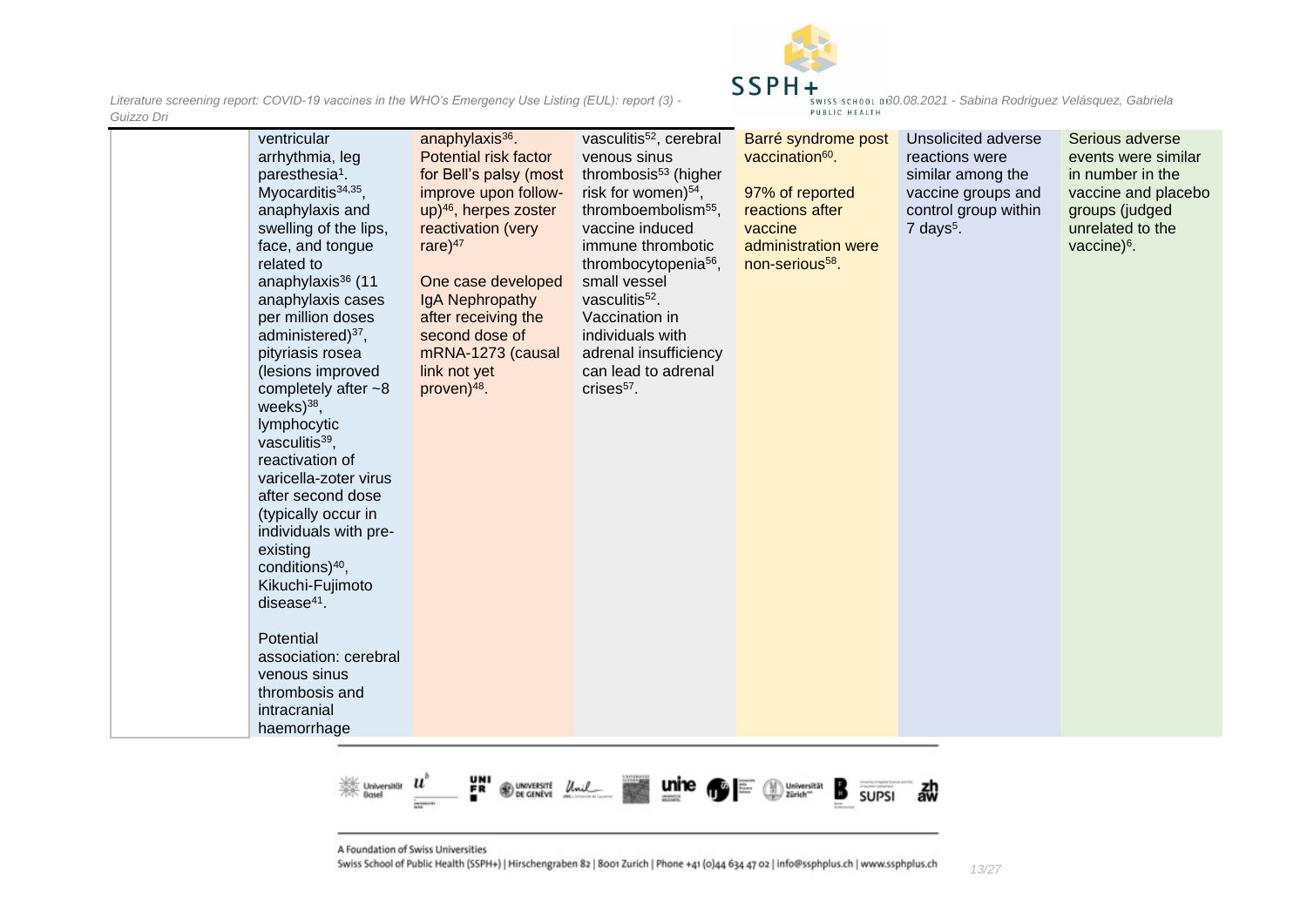

|                                              | (causal link not yet<br>proven) <sup>42</sup> , aseptic<br>meningitis (causal<br>link not yet<br>proven) <sup>43</sup> .<br>Serious adverse<br>events were<br>observed in a similar<br>proportion of vaccine<br>(0.6%) and placebo<br>(0.5%) recipients,<br>which also occur at a<br>similar frequency<br>within the general<br>population <sup>32,44</sup> . |                 |                                                                                                                                            |                                         |                 |                              |
|----------------------------------------------|---------------------------------------------------------------------------------------------------------------------------------------------------------------------------------------------------------------------------------------------------------------------------------------------------------------------------------------------------------------|-----------------|--------------------------------------------------------------------------------------------------------------------------------------------|-----------------------------------------|-----------------|------------------------------|
|                                              |                                                                                                                                                                                                                                                                                                                                                               |                 | <b>TRANSMISSION, PREVENTION, PROTECTION</b>                                                                                                |                                         |                 |                              |
| <b>Severe</b><br>disease/death<br>prevention | 100% (after 7 days)                                                                                                                                                                                                                                                                                                                                           | 100% (≥14 days) | 100% (after 21 days)                                                                                                                       | 76.7% (≥14 days) or<br>85.4% (≥28 days) | 100% (>14 days) | 100% (>14 days) <sup>6</sup> |
| <b>Transmission</b><br>prevention            | Prior Delta Variant:<br>Vaccine<br>effectiveness against<br>infectiousness given<br>infections 41.3% <sup>61</sup><br>Vaccine<br>effectiveness against<br>transmission<br>88.5%61                                                                                                                                                                             | Limited data    | 48% (limited data)<br>May not be able to<br>block the<br>transmission of the<br>alpha variant as<br>efficiently as the wild<br>type $13$ . | <b>Limited data</b>                     | <b>Unknown</b>  | Unknown                      |



A Foundation of Swiss Universities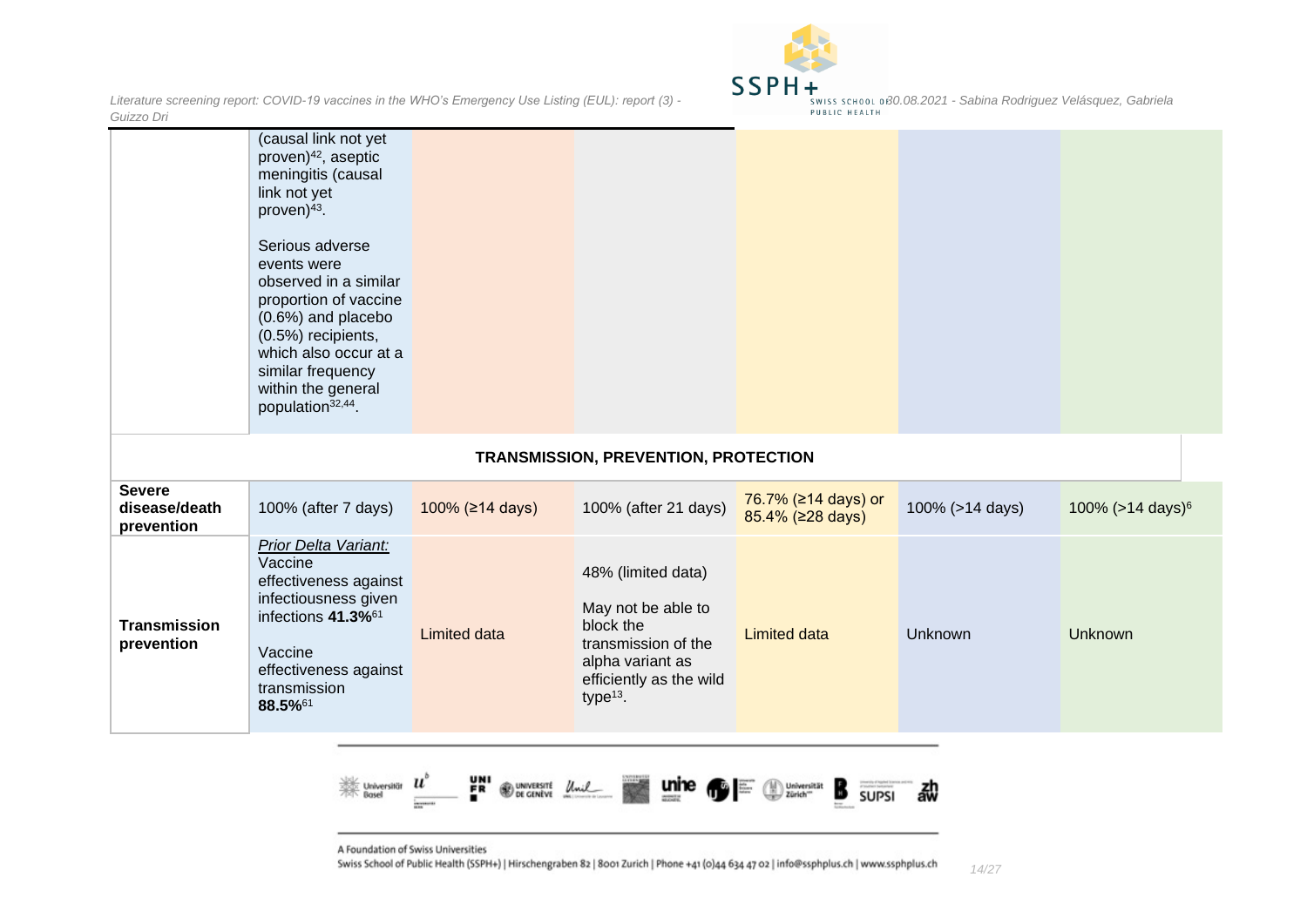

|                                  | During Delta Variant:<br>Similar Ct values<br>(<25) were found in<br>both vaccinated and<br>unvaccinated<br>$groups^{62}$       |                                                                                                                                                                                                                                     |                                                                                                                                                                                                                                                                                                                                                                                                                                                                                                     |                                                                                                                                                                                                                                      |                            |                                                                                                                                                                                           |
|----------------------------------|---------------------------------------------------------------------------------------------------------------------------------|-------------------------------------------------------------------------------------------------------------------------------------------------------------------------------------------------------------------------------------|-----------------------------------------------------------------------------------------------------------------------------------------------------------------------------------------------------------------------------------------------------------------------------------------------------------------------------------------------------------------------------------------------------------------------------------------------------------------------------------------------------|--------------------------------------------------------------------------------------------------------------------------------------------------------------------------------------------------------------------------------------|----------------------------|-------------------------------------------------------------------------------------------------------------------------------------------------------------------------------------------|
| <b>Duration of</b><br>protection | Limited data <sup>63</sup><br>Median time<br>between second<br>dose and infection:<br>146 days (IQR, 121-<br>167) <sup>64</sup> | Limited data <sup>63</sup><br>Preliminary phase I<br>results:<br>Antibody activity<br>remained high in all<br>age groups at day<br>209 (approximately 6<br>months)<br><b>GMT</b> were lower in<br>$\geq$ 56 years old <sup>65</sup> | Antibody Response:<br>After single dose,<br>antibody response<br>declined within one<br>year, but remained<br>above baseline<br>levels. Antibody<br>levels after day 180:<br>0.54 GMR (CI, 0.47-<br>0.61). Antibody<br>levels after day 320:<br>0.30 GMR (CI, 0.24-<br>$0.39)$ <sup>66</sup><br>Cellular Immune<br>Response:<br>Day 182 after first<br>dose: median of 237<br><b>SFUx10<sup>6</sup> PBMC</b><br>(IQR, 109-520) <sup>66</sup><br>6 months after<br>second dose:<br>(median 1240, IQR | Limited data <sup>63</sup><br><b>Humoral &amp; Cellular</b><br><b>Immune Response:</b><br>Antibody responses<br>were detected in all<br>vaccine recipients on<br>day 239 (stable<br>response for at least<br>8 months) <sup>67</sup> | Limited data <sup>63</sup> | A phase I/II clinical<br>trial found that NAbs<br>titres dropped below<br>the seropositive cut-<br>off of 8, 6 months<br>after the<br>administration of the<br>first dose <sup>68</sup> . |



A Foundation of Swiss Universities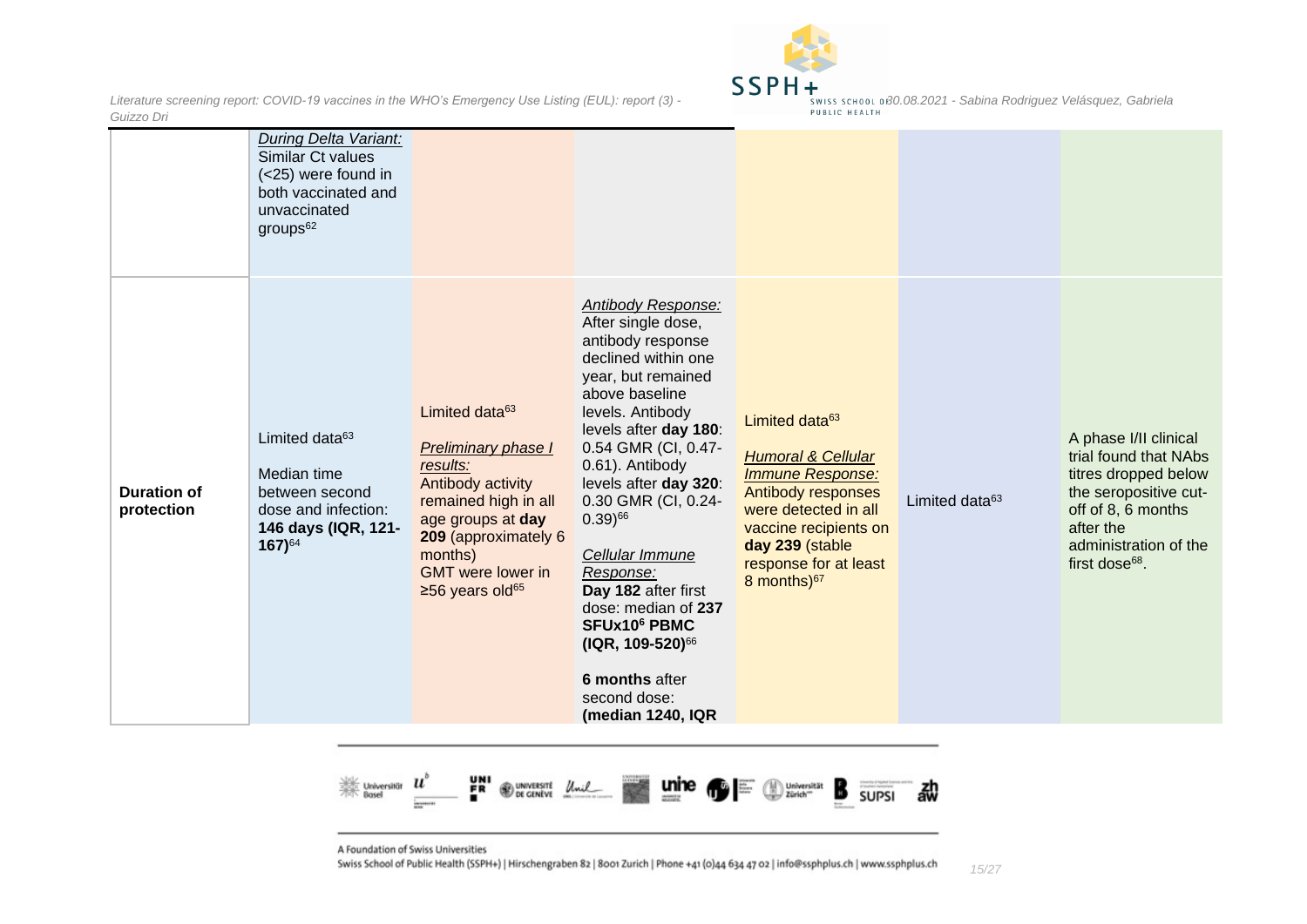

|                                                             |                                                                                                                                                                                                                                      |                                                                                                                                                                                                                           | 432-2002) in groups<br>with 15-25 week<br>interval between<br>$doses$ <sup>66</sup>                                                                                |                                                                                                                                                                                |                                                                                                                                                                                  |                                                                                                                                |  |
|-------------------------------------------------------------|--------------------------------------------------------------------------------------------------------------------------------------------------------------------------------------------------------------------------------------|---------------------------------------------------------------------------------------------------------------------------------------------------------------------------------------------------------------------------|--------------------------------------------------------------------------------------------------------------------------------------------------------------------|--------------------------------------------------------------------------------------------------------------------------------------------------------------------------------|----------------------------------------------------------------------------------------------------------------------------------------------------------------------------------|--------------------------------------------------------------------------------------------------------------------------------|--|
| Asymptomatic<br>prevention<br>in/outside<br>clinical trials | 90% (starting at 14<br>days) regardless of<br>symptom status <sup>69</sup> .                                                                                                                                                         | 90% (starting at 14<br>days)                                                                                                                                                                                              | Statistically non-<br>significant reduction<br>of 22.2% (95% CI -<br>9.9 to 45.0) for<br>asymptomatic cases                                                        | At day 71, vaccine<br>efficacy against<br>asymptomatic<br>infections was<br>65.5% (95% CI 39.9<br>to $81.1$ <sup>4</sup> .                                                     | Efficacy against<br>symptomatic and<br>asymptomatic cases<br>was 64% (95% CI<br>48.8 to 74.7; in<br>WIV04 vaccine) or<br>73.5% (95% CI 60.6<br>to 82.2; in HBO2<br>vaccine $5$ . | Unknown                                                                                                                        |  |
| <b>CHILDREN VACCINATION</b>                                 |                                                                                                                                                                                                                                      |                                                                                                                                                                                                                           |                                                                                                                                                                    |                                                                                                                                                                                |                                                                                                                                                                                  |                                                                                                                                |  |
| <b>Efficacy</b>                                             | Adolescents (12-15):<br>After one dose had<br>efficacy of 75% (CI,<br>$7.6 - 95.5$<br>After second dose<br>efficacy of 100% (CI,<br><b>78.1-100)</b> <sup>70</sup> .<br>Children (6months-<br>$11$ :<br>Ongoing trials <sup>71</sup> | Adolescents (12-17):<br>After one dose had<br>efficacy of 92.7%<br>$(CI, 67.8-99.2)$<br>After second dose<br>efficacy of 93.3%<br>$(CI, 47.9-99.9)^{72}$ .<br>Children (6month-<br>$11$ :<br>Ongoing trials <sup>73</sup> | No available data<br>Paused ongoing<br>trials in children<br>aged 6-17 due to<br>concerns over rare<br>blood clots reported<br>in adult population <sup>74</sup> . | No available data<br>Announced at<br>begging of April<br>ongoing study in<br>adolescents but<br>paused to<br>investigate blood<br>clots in adult<br>population <sup>74</sup> . | Children (3-17):<br>Ongoing clinical<br>trial $75$ .<br>Countries such as<br>China and UAE have<br>approved its use in<br>children <sup>76</sup> .                               | Children (3-17):<br>Unknown. Clinical<br>trial only looked at<br>safety, tolerability<br>and<br>immunogenicity <sup>77</sup> . |  |
| Immunogenicity                                              | Adolescents (12-15)<br>serum-neutralizing<br>titer:<br>1 month after 2nd<br>dose had 1283.0                                                                                                                                          | Adolescents (12-17):<br>Neutralizing antibody<br>titer after 2 <sup>nd</sup> dose<br>was 1401.7 GMN <sub>50</sub>                                                                                                         | No available data                                                                                                                                                  | No available data                                                                                                                                                              | Ongoing clinical<br>trial $75$ .                                                                                                                                                 | Children (3-17):<br>Neutralizing antibody<br>response after 2nd<br>dose (100%)                                                 |  |



A Foundation of Swiss Universities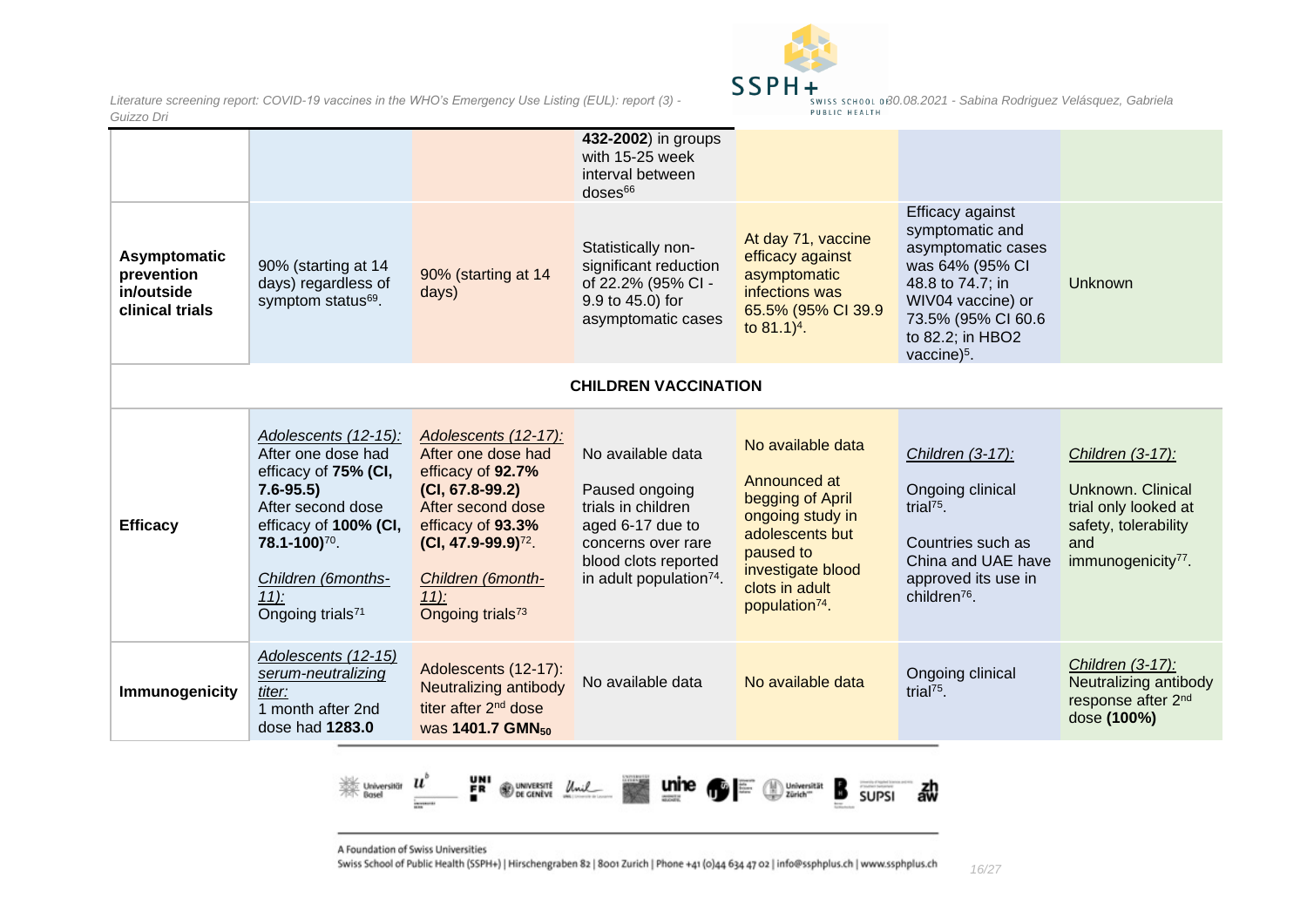

|                                     | GMN <sub>50</sub> (CI, 1095.5-<br>$1402.5$ <sup>70</sup> .<br>Adolescents/young<br>adult (16-25) serum-<br>neutralizing titer:<br>1 month after 2nd<br>dose had 705.1<br>GMN <sub>50</sub> (CI, 621.4-<br>$800.2$ <sup>70</sup> .<br>Children (6months-                                                                                                                                                 | $(CI, 1276.3 - 1539.4)$<br>Serological response<br>was 98.8% (CI, 97.0-<br>99.7)<br>Children (6month-<br>$11$ :<br>Ongoing trials <sup>73</sup>                                                                                                                                                                                                  |                   |                   |                                         | with GMT ranging<br>from 45.9-212.677                                                                                                                                                                                                                                                                                                          |
|-------------------------------------|---------------------------------------------------------------------------------------------------------------------------------------------------------------------------------------------------------------------------------------------------------------------------------------------------------------------------------------------------------------------------------------------------------|--------------------------------------------------------------------------------------------------------------------------------------------------------------------------------------------------------------------------------------------------------------------------------------------------------------------------------------------------|-------------------|-------------------|-----------------------------------------|------------------------------------------------------------------------------------------------------------------------------------------------------------------------------------------------------------------------------------------------------------------------------------------------------------------------------------------------|
| Safety and<br><b>Adverse events</b> | $11$ :<br>Ongoing trials <sup>71</sup><br>Adolescents (12-15):<br>Local and systemic<br>events were<br>generally mild to<br>moderate<br>Severe injection-site<br>pain (1.5%)<br>Fever (20%)<br>High Fever (0.1%)<br>Adverse events (6%)<br>Severe adverse<br>events (0.6%) <sup>70</sup> .<br>Adolescent/young<br>adults (16-25):<br>Local and systemic<br>events were<br>generally mild to<br>moderate | Adolescents (12-17):<br>Solicited local<br>reactions after 2nd<br>dose (93.4%)<br>Most common<br>solicited adverse<br>reactions were<br>Injection-site pain<br>(92.7%)<br>Headache (70.2%)<br>Fatigue (67.8%)<br>Grade 3 adverse<br>events (6.8%)<br>Few reported cases<br>of acute myocarditis<br>and pericarditis<br>(mainly in males) $^{78}$ | No available data | No available data | Ongoing clinical<br>trial <sup>75</sup> | Children (3-17):<br>Adverse reactions in<br>12-17 year group<br>$(35\%)$ , 3-5 year<br>group (26%), and 6-<br>11 year group (18%)<br>Reported at least<br>one adverse event<br>(27%)<br>Most reported<br>events were mild<br>and moderate and<br>only $($ < 1%) grade 3<br>events<br>Injection-site pain<br>(13%)<br>Fever (25%) <sup>77</sup> |



A Foundation of Swiss Universities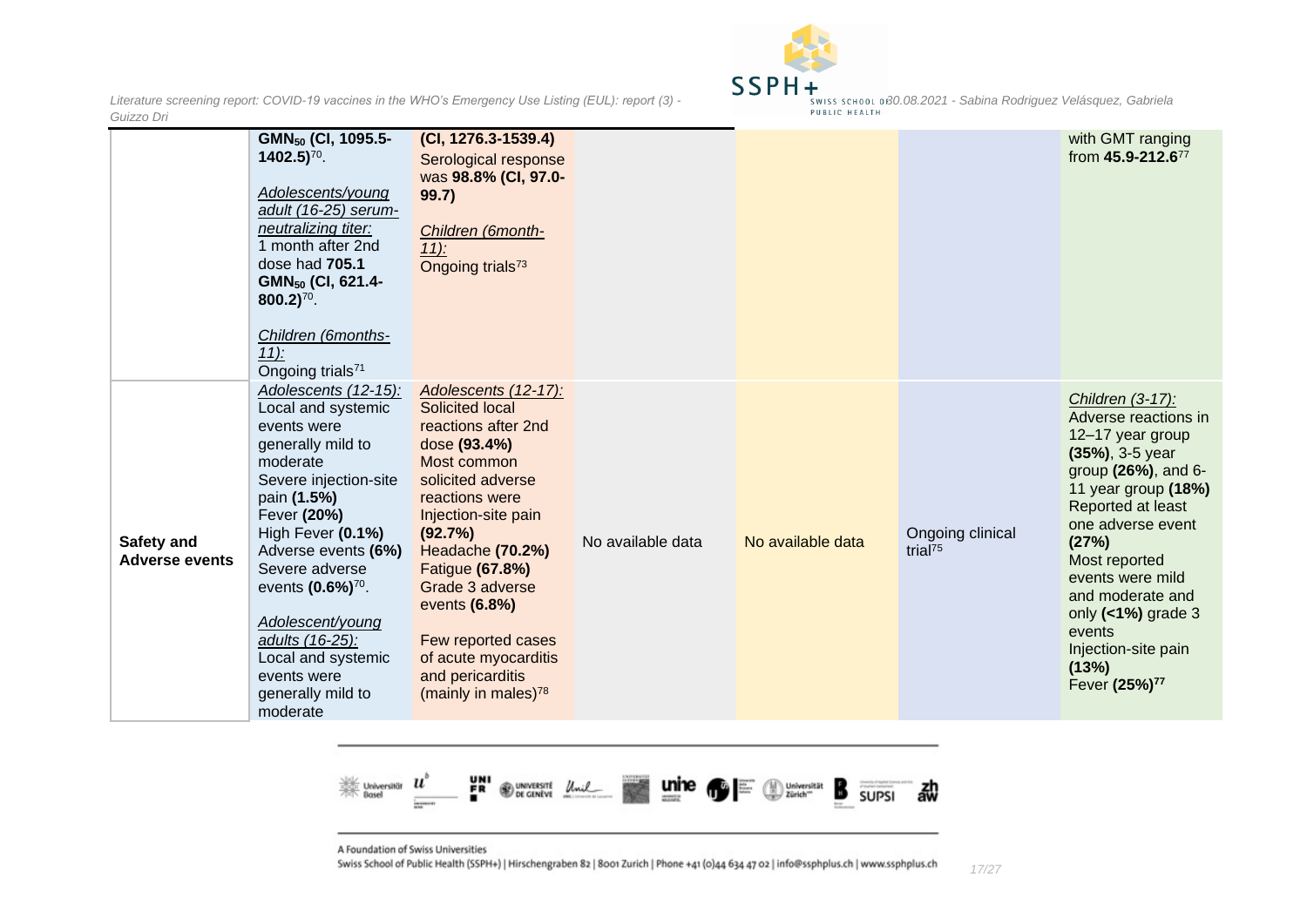



|                                             | Severe injection-site<br>pain (3.4%)<br>Fever (17%)<br>Adverse events (6%)<br>Severe adverse<br>events (1.7%) <sup>70</sup> .<br>Few reported cases<br>of acute myocarditis<br>and pericarditis<br>(mainly in males) <sup>78</sup><br>Children (6months-<br>$11$ :<br>Ongoing trials <sup>71</sup> | Children (6month-<br><u>11):</u><br>Ongoing trials <sup>73</sup>                  |                                                                                              |                                       |                |                                                                                                                                                                                   |
|---------------------------------------------|----------------------------------------------------------------------------------------------------------------------------------------------------------------------------------------------------------------------------------------------------------------------------------------------------|-----------------------------------------------------------------------------------|----------------------------------------------------------------------------------------------|---------------------------------------|----------------|-----------------------------------------------------------------------------------------------------------------------------------------------------------------------------------|
|                                             |                                                                                                                                                                                                                                                                                                    |                                                                                   | <b>HETEROLOGOUS VACCINATION</b>                                                              |                                       |                |                                                                                                                                                                                   |
| <b>Heterologous</b><br>vaccines<br>schedule | BNT162b2/ChAdOx<br>1<br>Administration of<br>ChAdOx1 as<br>second/booster dose                                                                                                                                                                                                                     | ChAdOx1/mRNA-<br>1273<br>Administration of<br>mRNA-1273 as<br>second/booster dose | ChAdOx1/BNT162b<br>$\overline{2}$<br>Administration of<br>BNT162b2 as<br>second/booster dose | Not Applicable (one<br>dose schedule) | BBIBP/BNT162b2 | Press releases have<br>confirmed that<br>Thailand will use the<br>AstraZeneca vaccine<br>as the second dose<br>for individuals whose<br>first dose was<br>Sinovac <sup>viii</sup> |

viii Malaysia to stop using Sinovac vaccine after supply ends - minister. *Reuters* [press release]. https://www.reuters.com/world/asia-pacific/malaysia-stopusing-sinovac-vaccine-after-supply-ends-minister-2021-07-15/



A Foundation of Swiss Universities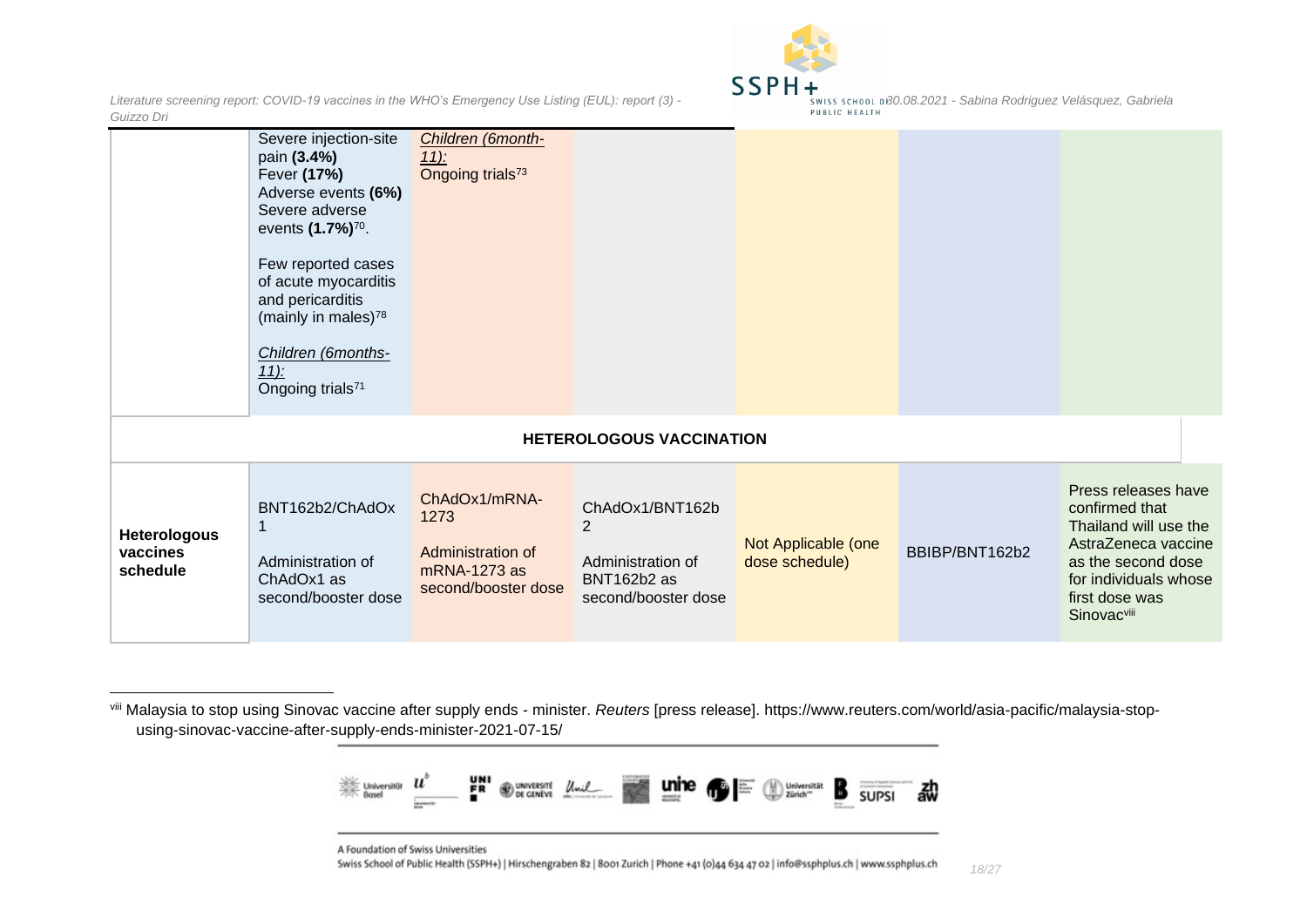

| <b>Heterologous</b><br>vaccines<br>immunogenicity | GMCs of SARS-<br>CoV-2 anti-spike IgG<br>at 28 days post<br>booster:<br>Heterologous (7133<br><b>ELU/mL, CI 6415-</b><br>7932) vs.<br>Homologous (14,080<br>ELU/mL, CI 12491-<br>15871) <sup>79</sup> .<br><b>SFC</b> frequency<br>(T0cell ELISpot):<br>Heterologous (99<br>SFC/10 <sup>6</sup> PBMCs)<br>VS.<br>Homologous (80<br>SFC/10 <sup>6</sup> PBMCs) <sup>79</sup> . | *Spike-specific IgG<br>antibodies:<br>Heterologous (3602<br>BAU/mL) vs.<br>Homologous (4189<br>BAU/mL) <sup>48</sup><br><i>*Neutralizing</i><br>antibodies:<br>Heterlogous (100%)<br>VS.<br>Homologous<br>$(100\%)^{80}$ .<br>*Results based on<br>immunosuppressed<br>population | RBD antibody titres:<br>Heterologous<br>(7756.68 BAU/mL,<br>CI 7371.53-8161.96)<br>VS.<br>Homologous (99.84<br><b>BAU/mL, CI 76.93-</b><br>129.59) at day $14^{81}$ .<br>IgG antibody titres:<br>Heterologous (3684<br>BAU/mL) vs.<br>Homologous (101.2<br><b>BAU/mL)</b> at day<br>$14^{81}$ .<br>Neutralizing<br>antibodies:<br>Heterologous<br>(100%) at day 14 vs.<br>Homologous (30%)<br>at day $14^{81}$ . | Not Applicable (one<br>dose schedule) | Unknown (on-going<br>clinical trial) <sup>49</sup> | Unknown |
|---------------------------------------------------|-------------------------------------------------------------------------------------------------------------------------------------------------------------------------------------------------------------------------------------------------------------------------------------------------------------------------------------------------------------------------------|-----------------------------------------------------------------------------------------------------------------------------------------------------------------------------------------------------------------------------------------------------------------------------------|------------------------------------------------------------------------------------------------------------------------------------------------------------------------------------------------------------------------------------------------------------------------------------------------------------------------------------------------------------------------------------------------------------------|---------------------------------------|----------------------------------------------------|---------|
| <b>Heterologous</b><br>vaccines<br>reactogenicity | Observed increase<br>in systemic<br>reactogenicity after<br>boost in<br>heterologous<br>schedules in<br>comparison with<br>homologous<br>schedules <sup>79</sup><br>Adverse events in<br>heterologous:                                                                                                                                                                        | *Adverse events in<br>heterologous and<br>homologous<br>vaccination groups<br>were very similar <sup>80</sup> .<br>*Majority of adverse<br>events self-reported<br>were Pain at<br>injection site,<br>Swelling at injection<br>site, Fever,                                       | Adverse events in<br>heterologous:<br>Headache (44%),<br>Myalgia (43%),<br>Malaise (42%),<br>Fever (2%), Injection<br>site pain (88%),<br>Induration (35%),<br>Erythema $(31\%)^{81}$ .                                                                                                                                                                                                                          | Not Applicable (one<br>dose schedule) | Unknown (on-going<br>clinical trial) <sup>82</sup> | Unknown |



A Foundation of Swiss Universities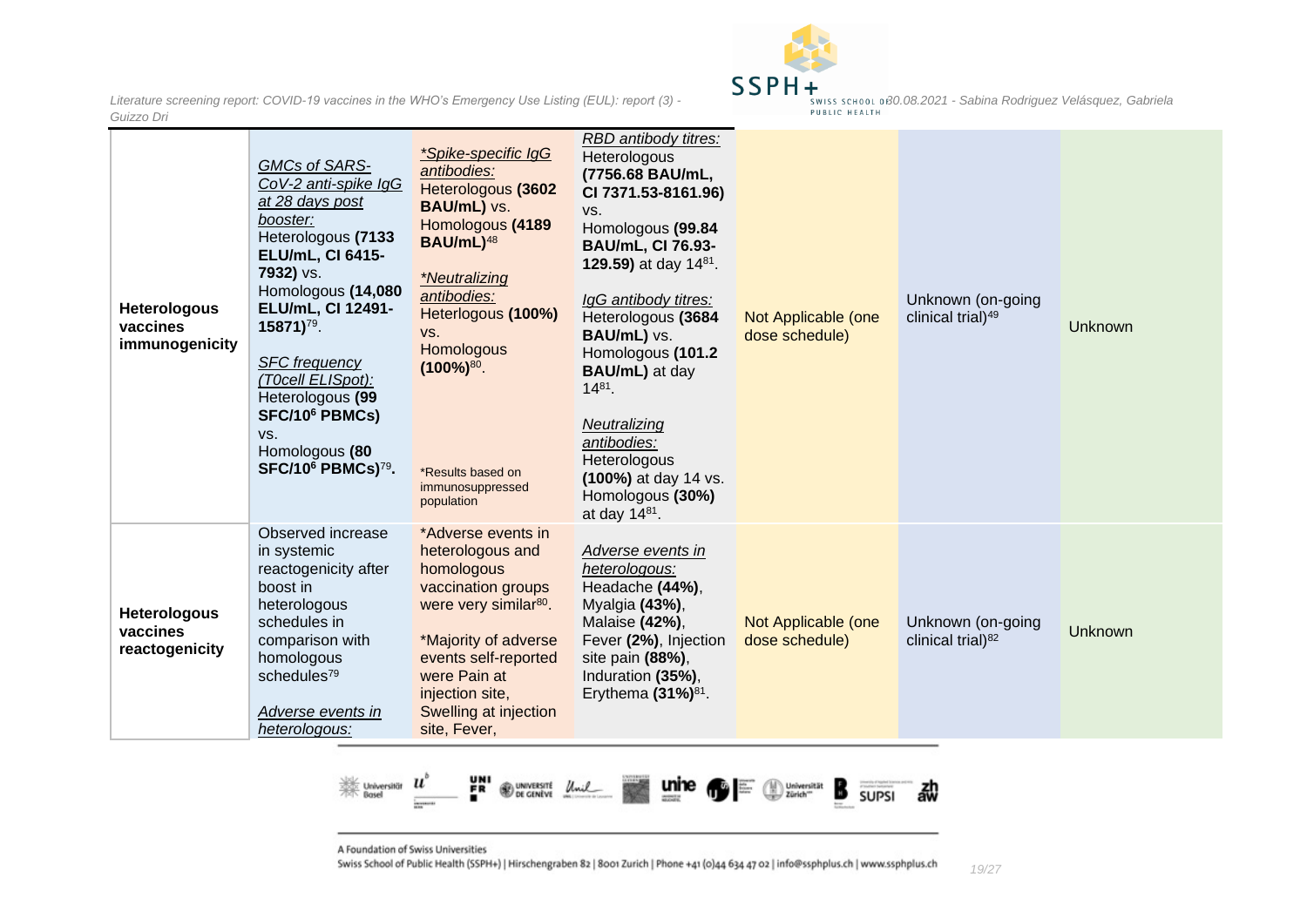

|                                        | Adverse events (90)<br>Grade 1 (54.4%)<br>Grade 2 (37.8%)<br>Grade 3 (7.8%)<br>Grade 4 (0%)<br>Arthralgia, Migraine,<br>Back Pain <sup>79</sup> .<br>Adverse events in<br>homologous:<br>Adverse events (81)<br>Grade 1 (59.3%)<br>Grade 2 (39.5%)<br>Grade 3 (1.2%)<br>Grade 4 (0%) <sup>79</sup> . | Headaches, Fatigue,<br>Chills, GI effects,<br>Myalgia, Arthralgia <sup>80</sup> .<br>*Results based on<br>immunosuppressed<br>population                                                                                                                                                      | Severity of adverse<br>events in<br>heterologous:<br>Mild (68%),<br>Moderate (30%),<br>Severe (2%) <sup>81</sup> .                                                                                                                                                                                                                  |                                                                                                                                                                                |                                                                                                                                                                                                                                                                                                   |                                                                                                                                                                                                                                                                                                                                       |
|----------------------------------------|------------------------------------------------------------------------------------------------------------------------------------------------------------------------------------------------------------------------------------------------------------------------------------------------------|-----------------------------------------------------------------------------------------------------------------------------------------------------------------------------------------------------------------------------------------------------------------------------------------------|-------------------------------------------------------------------------------------------------------------------------------------------------------------------------------------------------------------------------------------------------------------------------------------------------------------------------------------|--------------------------------------------------------------------------------------------------------------------------------------------------------------------------------|---------------------------------------------------------------------------------------------------------------------------------------------------------------------------------------------------------------------------------------------------------------------------------------------------|---------------------------------------------------------------------------------------------------------------------------------------------------------------------------------------------------------------------------------------------------------------------------------------------------------------------------------------|
|                                        |                                                                                                                                                                                                                                                                                                      |                                                                                                                                                                                                                                                                                               | <b>OTHER</b>                                                                                                                                                                                                                                                                                                                        |                                                                                                                                                                                |                                                                                                                                                                                                                                                                                                   |                                                                                                                                                                                                                                                                                                                                       |
| <b>Third</b><br>dose/prime<br>boosters | Booster trial of third<br>dose of current<br>BNT162b2 vaccine<br>are ongoing.<br>Initial data<br>demonstrates that<br>given 6 months after<br>second dose has<br>consistent tolerability<br>and high<br>immunogenicity<br>against wild type and<br>Beta variant <sup>83</sup> .                      | Phase II booster trial<br>of three booster<br>doses are ongoing <sup>83</sup> .<br>Preliminary results of<br>booster doses of<br>mRNA-1273 vaccine<br>show robust<br>antibody response<br>against Delta variant<br>and similar safety<br>and tolerability<br>compared to second<br>$dose84$ . | <b>Preliminary results</b><br>on tolerability and<br>immunogenicity of<br>third dose of<br>ChAdOx1 vaccines<br>showed strong boost<br>to the immune<br>response <sup>84</sup> .<br>Preprint reported<br>that antibody levels<br>28 days after third<br>dose were<br>significantly higher<br>than second dose<br>antibodies after 28 | Janssen/ Johnson &<br>Johnson are testing<br>a 2-dose version of<br>their vaccine that<br>provides stronger<br>immunogenicity and<br>duration of<br>protection <sup>85</sup> . | No further available<br>data<br>Study using animal<br>model suggests that<br>heterologous prime-<br>boost with two doses<br>of inactivated<br>vaccine followed by<br>either recombinant<br>RBD, adenovirus-<br>vectored or mRNA<br>vaccine improves<br>humoral immune<br>response <sup>86</sup> . | A third (booster)<br>dose was<br>administered to<br>healthy adults $\geq 60$<br>years, 8 months<br>after the primary<br>vaccination. The<br>third dose<br>significantly<br>increased NAbs,<br>which had previously<br>dropped below the<br>seropositive cut-off.<br>The most common<br>side effect was pain<br>at the injection site. |



A Foundation of Swiss Universities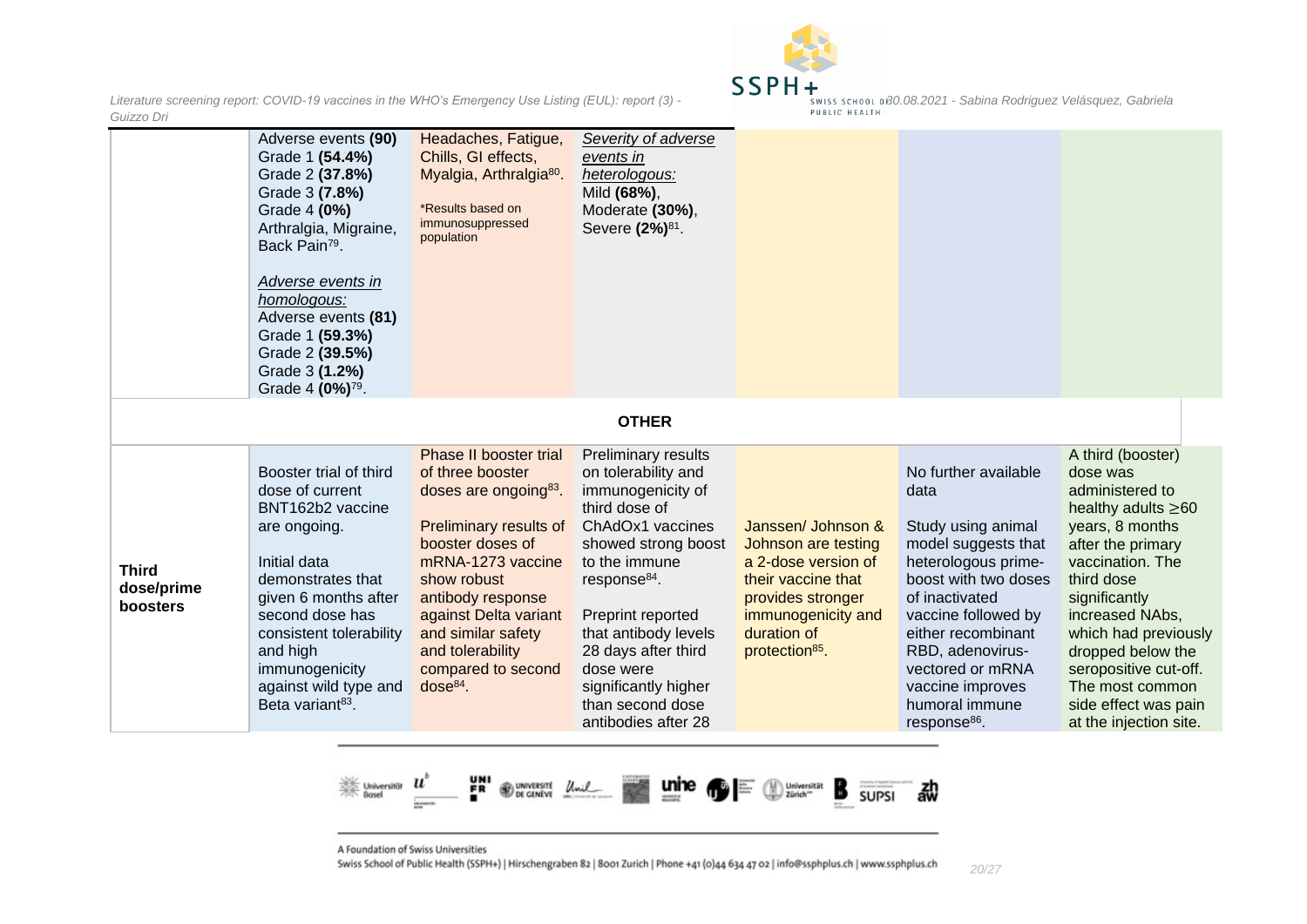

|  | days and that third<br>dose provided higher<br>antibody titters<br>against Alpha, Beta,<br>and Delta variants <sup>66</sup> . |  | All other adverse<br>events were<br>considered unrelated<br>to the vaccination.<br>The third shot is<br>considered to be<br>safe <sup>68</sup> .                                                                                                                                         |
|--|-------------------------------------------------------------------------------------------------------------------------------|--|------------------------------------------------------------------------------------------------------------------------------------------------------------------------------------------------------------------------------------------------------------------------------------------|
|  |                                                                                                                               |  | Indonesia and<br>Thailand are<br>considering a third<br>booster shot to HCW<br>that were vaccinated<br>with CoronaVac.<br>Turkey and the<br><b>United Arab</b><br><b>Emirates have</b><br>already began to<br>give booster shots to<br>those vaccinated<br>with Sinovac/<br>CoronaVac.ix |
|  |                                                                                                                               |  | Study using animal<br>model suggests that<br>heterologous prime-<br>boost with two doses<br>of inactivated<br>vaccine followed by<br>either recombinant                                                                                                                                  |

ix Indonesia, Thailand consider booster shots amid doubts over Sinovac vaccine. *Reuters* [press release]*.* https://www.reuters.com/world/china/indonesiathailand-consider-booster-shots-amid-doubts-over-sinovac-vaccine-2021-07-08/



A Foundation of Swiss Universities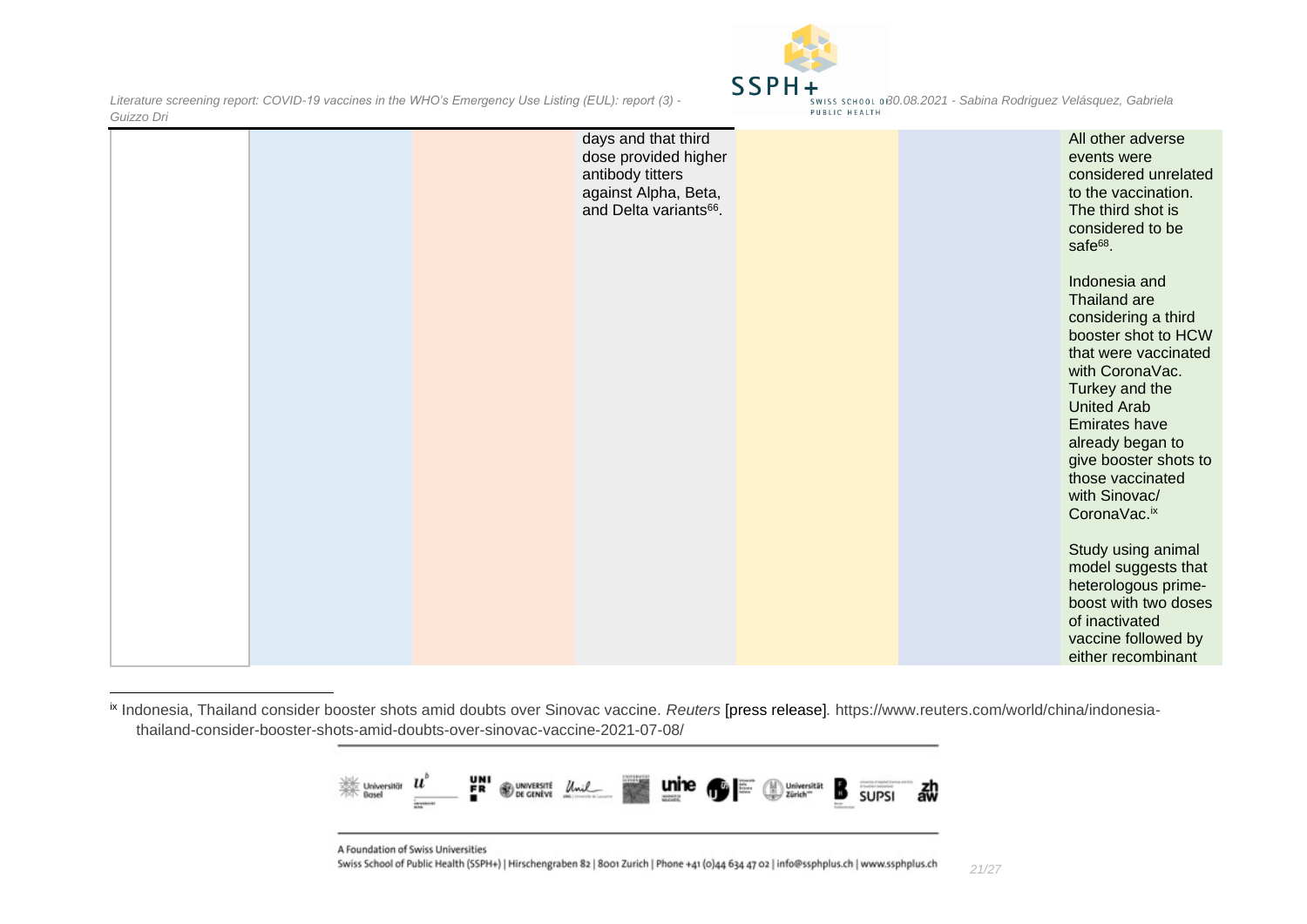

|                                                                                                                                                                                                                                                                                                                                                                                            |                                                                                                                                                                                                                                                                                                                                           |                                                                                                                                  |                                                                                                                                  |                                                                                                                                                | response <sup>86</sup> .                                                                                                                                                  |
|--------------------------------------------------------------------------------------------------------------------------------------------------------------------------------------------------------------------------------------------------------------------------------------------------------------------------------------------------------------------------------------------|-------------------------------------------------------------------------------------------------------------------------------------------------------------------------------------------------------------------------------------------------------------------------------------------------------------------------------------------|----------------------------------------------------------------------------------------------------------------------------------|----------------------------------------------------------------------------------------------------------------------------------|------------------------------------------------------------------------------------------------------------------------------------------------|---------------------------------------------------------------------------------------------------------------------------------------------------------------------------|
| Specific populations<br>were excluded (HIV<br>and<br>immunocompromise<br>d patients, pregnant<br>women, and younger<br>adults) were<br>excluded from the<br><b>Comments</b><br>current analysis. No<br>/ongoing<br>studies<br>data related to<br>asymptomatic<br>protection or<br>transmission. Risk of<br>myocarditis and<br>pericarditis is added<br>to the vaccine<br>information sheet | Evaluation of the<br>incidence of<br>asymptomatic or<br>subclinical infection<br>and viral shedding<br>would have been<br>interesting.<br>Calculation of<br>efficacy were not<br>based on the total<br>number of confirmed<br>Covid-19 cases.<br>Risk of myocarditis<br>and pericarditis is<br>added to the vaccine<br>information sheet. | Blood clots,<br>thrombotic events<br>and<br>thrombocytopenia<br>were reported in<br>real-world settings,<br>although quite rare. | Blood clots,<br>thrombotic events<br>and<br>thrombocytopenia<br>were reported in<br>real-world settings,<br>although quite rare. | Only 2 severe cases<br>occurred in the<br>control group and<br>none in the vaccine<br>group (very few<br>cases to get a<br>reliable estimate). | Death reports on<br>fully vaccinated<br>doctors (10 cases<br>during June 2021 in<br>Indonesia). It may be<br>related to new<br>variants. [media<br>$report]$ <sup>x</sup> |

x Indonesian Covid deaths add to questions over Sinovac vaccine. *The Guardian* [press release]. [https://www.theguardian.com/world/2021/jun/28/indonesian](https://www.theguardian.com/world/2021/jun/28/indonesian-covid-deaths-add-to-questions-over-sinovac-vaccine)[covid-deaths-add-to-questions-over-sinovac-vaccine](https://www.theguardian.com/world/2021/jun/28/indonesian-covid-deaths-add-to-questions-over-sinovac-vaccine)



A Foundation of Swiss Universities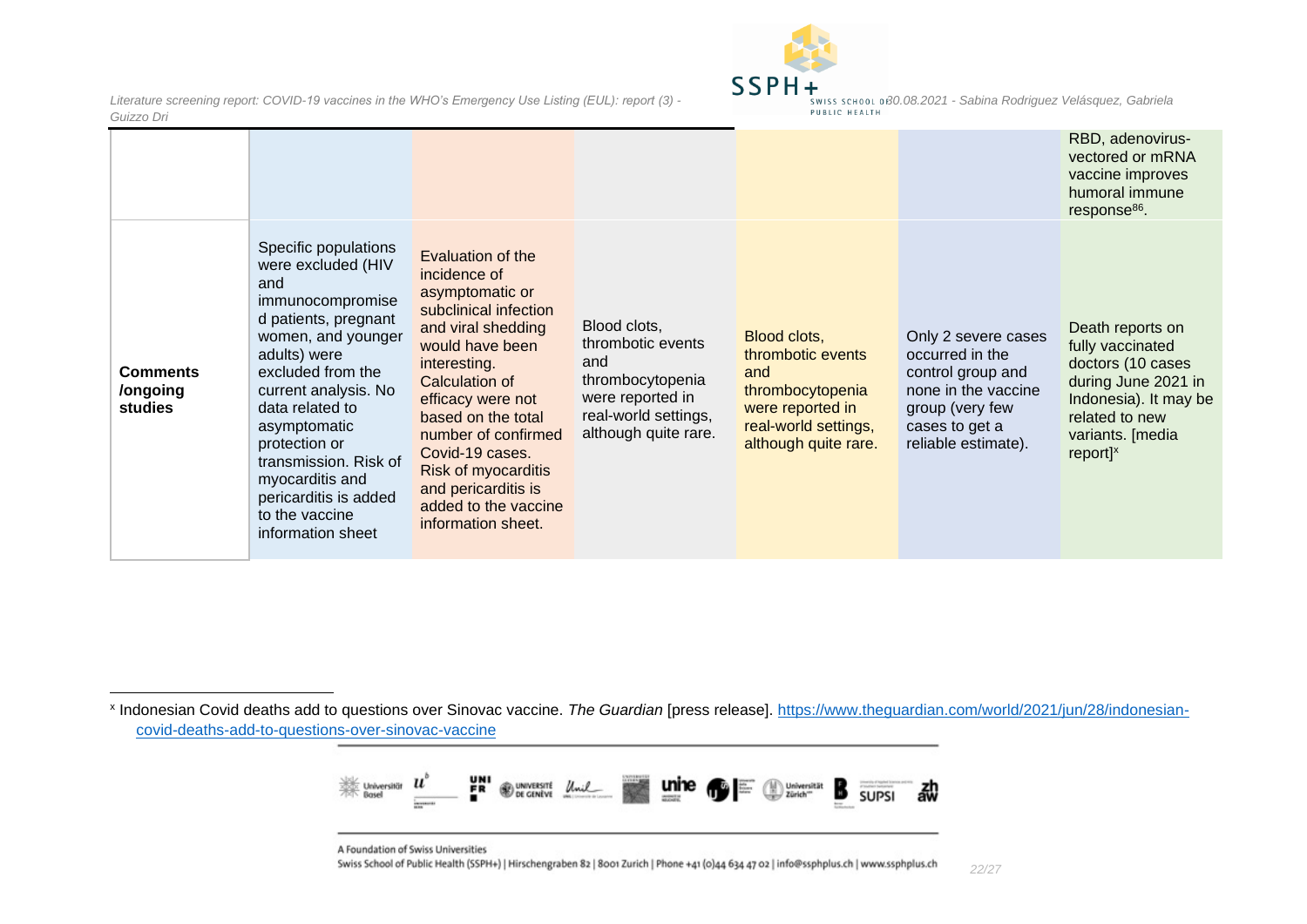

# <span id="page-22-0"></span>**References**

- 1. Polack FP, Thomas SJ, Kitchin N, et al. Safety and Efficacy of the BNT162b2 mRNA Covid-19 Vaccine. *New England Journal of Medicine.* 2020;383(27):2603-2615.
- 2. Baden LR, El Sahly HM, Essink B, et al. Efficacy and Safety of the mRNA-1273 SARS-CoV-2 Vaccine. *New England Journal of Medicine.* 2020;384(5):403-416.
- 3. Voysey M, Costa Clemens SA, Madhi SA, et al. Single-dose administration and the influence of the timing of the booster dose on immunogenicity and efficacy of ChAdOx1 nCoV-19 (AZD1222) vaccine: a pooled analysis of four randomised trials. *The Lancet.*  2021;397(10277):881-891.
- 4. Sadoff J, Gray G, Vandebosch A, et al. Safety and Efficacy of Single-Dose Ad26.COV2.S Vaccine against Covid-19. *N Engl J Med.* 2021;384(23):2187-2201.
- 5. Al Kaabi N, Zhang Y, Xia S, et al. Effect of 2 Inactivated SARS-CoV-2 Vaccines on Symptomatic COVID-19 Infection in Adults: A Randomized Clinical Trial. *JAMA.*  2021;326(1):35-45.
- 6. Palacios R, Batista AP, Santos Nascimento Albuquerque C, et al. Efficacy and Safety of a COVID-19 Inactivated Vaccine in Healthcare Professionals in Brazil: The PROFISCOV Study. *SSRN - Preprint.* 2021.
- 7. Pilishvili T, Fleming-Dutra KE, Farrar JL, et al. Interim Estimates of Vaccine Effectiveness of Pfizer-BioNTech and Moderna COVID-19 Vaccines Among Health Care Personnel — 33 U.S. Sites, January–March 2021. *MMWR Morbidity and mortality weekly report.* 2021;70(20):753– 758.
- 8. Vasileiou E, Simpson CR, Shi T, et al. Interim findings from first-dose mass COVID-19 vaccination roll-out and COVID-19 hospital admissions in Scotland: a national prospective cohort study. *The Lancet.* 2021;397(10285):1646-1657.
- 9. Hitchings MDT, Ranzani OT, Scaramuzzini Torres MS, et al. Effectiveness of CoronaVac in the setting of high SARS-CoV-2 P.1 variant transmission in Brazil: A test-negative casecontrol study. *medRxiv.* 2021:2021.2004.2007.21255081.
- 10. Jalkanen P, Kolehmainen P, Häkkinen HK, et al. COVID-19 mRNA vaccine induced antibody responses against three SARS-CoV-2 variants. *Nature Communications.* 2021;12(1).
- 11. Moderna. *Moderna COVID-19 Vaccine Retains Neutralizing Activity Against Emerging Variants First Identified in the U.K. and the Republic of South Africa.* 2021.
- 12. Madhi SA, Baillie V, Cutland CL, et al. Efficacy of the ChAdOx1 nCoV-19 Covid-19 Vaccine against the B.1.351 Variant. *New England Journal of Medicine.* 2021;384(20):1885-1898.
- 13. Emary KRW, Golubchik T, Aley PK, et al. Efficacy of ChAdOx1 nCoV-19 (AZD1222) vaccine against SARS-CoV-2 variant of concern 202012/01 (B.1.1.7): an exploratory analysis of a randomised controlled trial. *Lancet.* 2021;397(10282):1351-1362.
- 14. Jongeneelen M, Kaszas K, Veldman D, et al. Ad26.COV2.S elicited neutralizing activity against Delta and other SARS-CoV-2 variants of concern. *bioRxiv.*  2021:2021.2007.2001.450707.
- 15. Jeewandara C, Aberathna IS, Pushpakumara PD, et al. Antibody and T cell responses to Sinopharm/BBIBP-CorV in naïve and previously infected individuals in Sri Lanka. *medRxiv.*  2021:2021.2007.2015.21260621.
- 16. Public Health England. *Public Health England vaccine effectiveness report.* 2021.
- 17. Hall VJ, Foulkes S, Saei A, et al. Effectiveness of BNT162b2 mRNA Vaccine Against Infection and COVID-19 Vaccine Coverage in Healthcare Workers in England, Multicentre Prospective Cohort Study (the SIREN Study). *SSRN - Preprint.* 2021.
- 18. Chung H, He S, Nasreen S, et al. Effectiveness of BNT162b2 and mRNA-1273 covid-19 vaccines against symptomatic SARS-CoV-2 infection and severe covid-19 outcomes in Ontario, Canada: test negative design study. *BMJ.* 2021;374:n1943.
- 19. Tregoning JS, Flight KE, Higham SL, Wang Z, Pierce BF. Progress of the COVID-19 vaccine effort: viruses, vaccines and variants versus efficacy, effectiveness and escape. *Nature Reviews Immunology.* 2021.

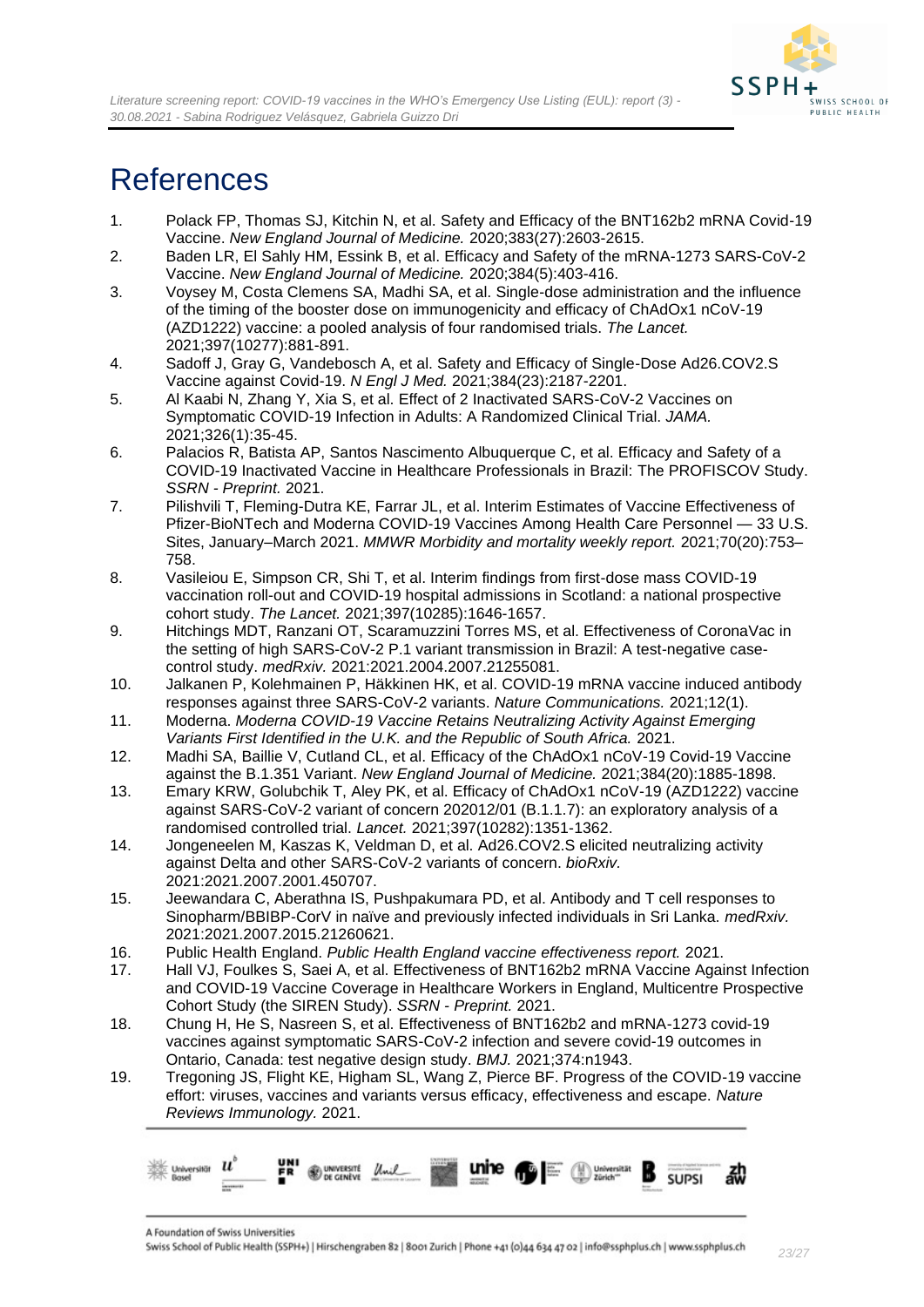

- 20. Lumley SF, Rodger G, Constantinides B, et al. An observational cohort study on the incidence of SARS-CoV-2 infection and B.1.1.7 variant infection in healthcare workers by antibody and vaccination status. *Clinical infectious diseases : an official publication of the Infectious Diseases Society of America.* 2021.
- 21. Corchado-Garcia J, Puyraimond-Zemmour D, Hughes T, et al. Real-World Effectiveness of Ad26.COV2.S Adenoviral Vector Vaccine for COVID-19. *SSRN - Preprint.* 2021.
- 22. Jahromi M, Al Sheikh MH. Partial protection of Sinopharm vaccine against SARS COV2 during recent outbreak in Bahrain. *Microb Pathog.* 2021;158:105086.
- 23. Jara A, Undurraga EA, González C, et al. Effectiveness of an Inactivated SARS-CoV-2 Vaccine in Chile. *New England Journal of Medicine.* 2021.
- 24. Paris C, Perrin S, Hamonic S, et al. Effectiveness of mRNA-BNT162b2, mRNA-1273, and ChAdOx1 nCoV-19 vaccines against COVID-19 in healthcare workers: an observational study using surveillance data. *Clinical Microbiology and Infection.* 2021.
- 25. Lopez Bernal J, Andrews N, Gower C, et al. Effectiveness of Covid-19 Vaccines against the B.1.617.2 (Delta) Variant. *New England Journal of Medicine.* 2021;385(7):585-594.
- 26. Gidari A, Sabbatini S, Bastianelli S, et al. Cross-neutralization of SARS-CoV-2 B.1.1.7 and P.1 variants in vaccinated, convalescent and P.1 infected. *Journal of Infection.* 2021.
- 27. Chemaitelly H, Yassine HM, Benslimane FM, et al. mRNA-1273 COVID-19 vaccine effectiveness against the B.1.1.7 and B.1.351 variants and severe COVID-19 disease in Qatar. *Nature Medicine.* 2021.
- 28. Mlcochova P, Kemp SA, Shanker Dhar M, et al. SARS-CoV-2 B.1.617.2 Delta variant replication, sensitivity to neutralising antibodies and vaccine breakthrough. *bioRxiv.*  2021:2021.2005.2008.443253.
- 29. Ranzani O, Hitchings M, Neto M, et al. *Effectiveness of the CoronaVac vaccine in the elderly population during a P.1 variant-associated epidemic of COVID-19 in Brazil: A test-negative case-control study.* 2021.
- 30. Chen Y, Shen H, Huang R, Tong X, Wu C. Serum neutralising activity against SARS-CoV-2 variants elicited by CoronaVac. *The Lancet Infectious Diseases.* 2021;21(8):1071-1072.
- 31. Li X-n, Huang Y, Wang W, et al. Efficacy of inactivated SARS-CoV-2 vaccines against the Delta variant infection in Guangzhou: A test-negative case-control real-world study. *Emerging Microbes & Infections.* 2021:1-32.
- 32. Oliver SE, Gargano JW, Marin M, et al. The Advisory Committee on Immunization Practices' Interim Recommendation for Use of Pfizer-BioNTech COVID-19 Vaccine - United States, December 2020. *MMWR Morbidity and mortality weekly report.* 2020;69(50):1922-1924.
- 33. Caminati M, Guarnieri G, Batani V, et al. Covid-19 vaccination in patients with severe asthma on biologic treatment: Safety, tolerability, and impact on disease control. *Vaccines.* 2021;9(8).
- 34. Kim HW, Jenista ER, Wendell DC, et al. Patients With Acute Myocarditis Following mRNA COVID-19 Vaccination. *JAMA Cardiology.* 2021.
- 35. Bozkurt B, Kamat I, Hotez PJ. Myocarditis With COVID-19 mRNA Vaccines. *Circulation.*  2021;144(6):471-484.
- 36. Cirillo N. Reported orofacial adverse effects of COVID-19 vaccines: The knowns and the unknowns. *Journal of Oral Pathology & Medicine.* 2021;50(4):424-427.
- 37. Shimabukuro T. Allergic reactions including anaphylaxis after receipt of the first dose of Pfizer-BioNTech COVID-19 vaccine - United States, December 14-23, 2020. *Am J Transplant.* 2021;21(3):1332-1337.
- 38. Temiz SA, Abdelmaksoud A, Dursun R, Durmaz K, Sadoughifar R, Hasan A. Pityriasis rosea following SARS-CoV-2 vaccination: A case series. *Journal of Cosmetic Dermatology.* 2021.
- 39. Vassallo C, Boveri E, Brazzelli V, et al. Cutaneous lymphocytic vasculitis after administration of COVID-19 mRNA vaccine. *Dermatol Ther.* 2021:e15076.
- 40. Santovito LS, Pinna G. A case of reactivation of varicella-zoster virus after BNT162b2 vaccine second dose? *Inflamm Res.* 2021:1-3.
- 41. Soub HA, Ibrahim W, Maslamani MA, A. Ali G, Ummer W, Abu-Dayeh A. Kikuchi-Fujimoto disease following SARS CoV2 vaccination: Case report. *IDCases.* 2021;25.

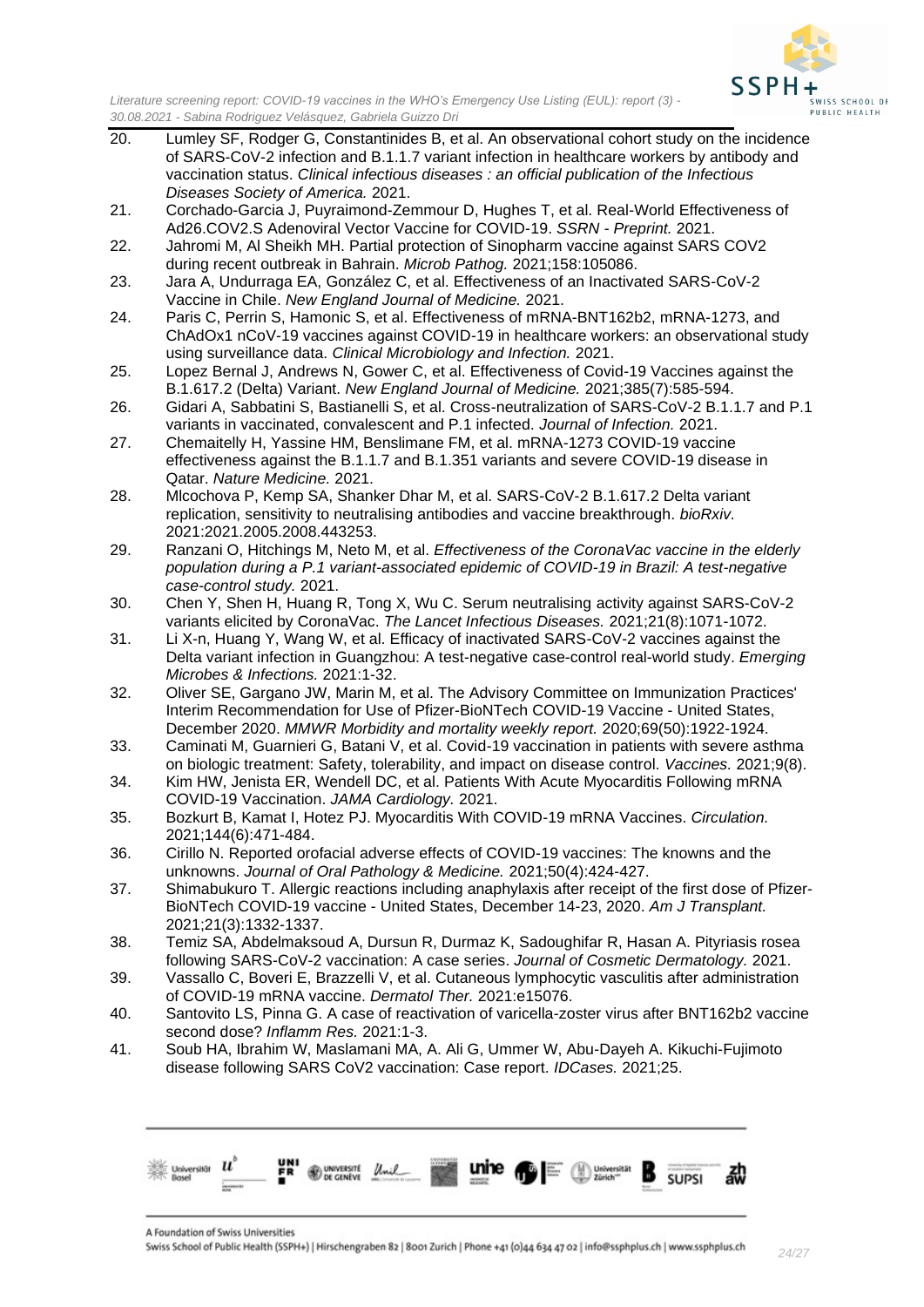

- 42. Shimazawa R, Ikeda M. Potential adverse events in Japanese women who received tozinameran (BNT162b2, Pfizer-BioNTech). *Journal of Pharmaceutical Policy and Practice.*  2021;14(1):46.
- 43. Saito K, Shimizu T, Suzuki-Inoue K, Ishida T, Wada Y. Aseptic meningitis after vaccination of the BNT162b2 mRNA COVID-19 vaccine. *Neurol Sci.* 2021:1-3.
- 44. Chagla Z. The BNT162b2 (BioNTech/Pfizer) vaccine had 95% efficacy against COVID-19 ≥7 days after the 2nd dose. *Annals of Internal Medicine.* 2021;174(2):JC15.
- 45. Wei N, Fishman M, Wattenberg D, Gordon M, Lebwohl M. "COVID arm": A reaction to the Moderna vaccine. *JAAD Case Rep.* 2021;10:92-95.
- 46. Iftikhar H, Noor SMU, Masood M, Bashir K. Bell's Palsy After 24 Hours of mRNA-1273 SARS-CoV-2 Vaccine. *Cureus.* 2021;13(6):e15935-e15935.
- 47. Channa L, Torre K, Rothe M. Herpes zoster reactivation after mRNA-1273 (Moderna) SARS-CoV-2 vaccination. *JAAD Case Rep.* 2021;15:60-61.
- 48. Abramson M, Mon-Wei Yu S, Campbell KN, Chung M, Salem F. IgA Nephropathy After SARS-CoV-2 Vaccination. *Kidney Medicine.* 2021.
- 49. Voysey M, Costa Clemens SA, Madhi SA, et al. Safety and efficacy of the ChAdOx1 nCoV-19 vaccine (AZD1222) against SARS-CoV-2: an interim analysis of four randomised controlled trials in Brazil, South Africa, and the UK. *The Lancet.* 2021;397(10269):99-111.
- 50. Ghiasi N, Valizadeh R, Arabsorkhi M, et al. Efficacy and side effects of Sputnik V, Sinopharm and AstraZeneca vaccines to stop COVID-19; a review and discussion. 2021.
- 51. Català A, Muñoz-Santos C, Galván-Casas C, et al. Cutaneous reactions after SARS-COV-2 vaccination: A cross-sectional Spanish nationwide study of 405 cases. *The British journal of dermatology.* 2021.
- 52. Guzmán-Pérez L, Puerta-Peña M, Falkenhain-López D, et al. Small-vessel vasculitis following Oxford-AstraZeneca vaccination against SARS-CoV-2. *Journal of the European Academy of Dermatology and Venereology.* 2021.
- 53. Wolf ME, Luz B, Niehaus L, Bhogal P, Bäzner H, Henkes H. Thrombocytopenia and Intracranial Venous Sinus Thrombosis after "COVID-19 Vaccine AstraZeneca" Exposure. *Journal of Clinical Medicine.* 2021;10(8):1599.
- 54. Schulz JB, Berlit P, Diener HC, et al. COVID-19 vaccine-associated cerebral venous thrombosis in Germany. *Annals of neurology.* 2021.
- 55. Perera R, Fletcher J. Thromboembolism and the Oxford-AstraZeneca vaccine. *BMJ.*  2021;373:n1159.
- 56. Althaus K, Möller P, Uzun G, et al. Antibody-mediated procoagulant platelets in SARS-CoV-2 vaccination associated immune thrombotic thrombocytopenia. *Haematologica.*  2021;106(8):2170-2179.
- 57. Maguire D, McLaren DS, Rasool I, Shah PM, Lynch J, Murray RD. ChAdOx1 SARS-CoV-2 vaccination: A putative precipitant of adrenal crises. *Clinical Endocrinology.* 2021.
- 58. Shay DK, Gee J, Su JR, et al. Safety Monitoring of the Janssen (Johnson & Johnson) COVID-19 Vaccine - United States, March–April 2021. *Morbidity and Mortality Weekly Report.*  2021;70(18):680–684.
- 59. MacNeil JR, Su JR, Broder KR, et al. Updated Recommendations from the Advisory Committee on Immunization Practices for Use of the Janssen (Johnson & Johnson) COVID-19 Vaccine After Reports of Thrombosis with Thrombocytopenia Syndrome Among Vaccine Recipients - United States, April 2021. *MMWR Morbidity and mortality weekly report.*  2021;70(17):651-656.
- 60. U.S. Food & Drug Administration. Coronavirus (COVID-19) Update: July 13, 2021. U.S Food & Drug Administration. Published 2021. Updated 13 July 2021. Accessed 18 August, 2021.
- 61. Prunas O, Warren JL, Crawford FW, et al. Vaccination with BNT162b2 reduces transmission of SARS-CoV-2 to household contacts in Israel. *medRxiv.* 2021:2021.2007.2013.21260393.
- 62. Riemersma KK, Grogan BE, Kita-Yarbro A, et al. Shedding of Infectious SARS-CoV-2 Despite Vaccination when the Delta Variant is Prevalent - Wisconsin, July 2021. *medRxiv.*  2021:2021.2007.2031.21261387.
- 63. Swiss National COVID-19 Task Force. *Protection Duration After Vaccination or Infection.* Swiss National COVID-19 Task Force; 10 August 2021 2021.

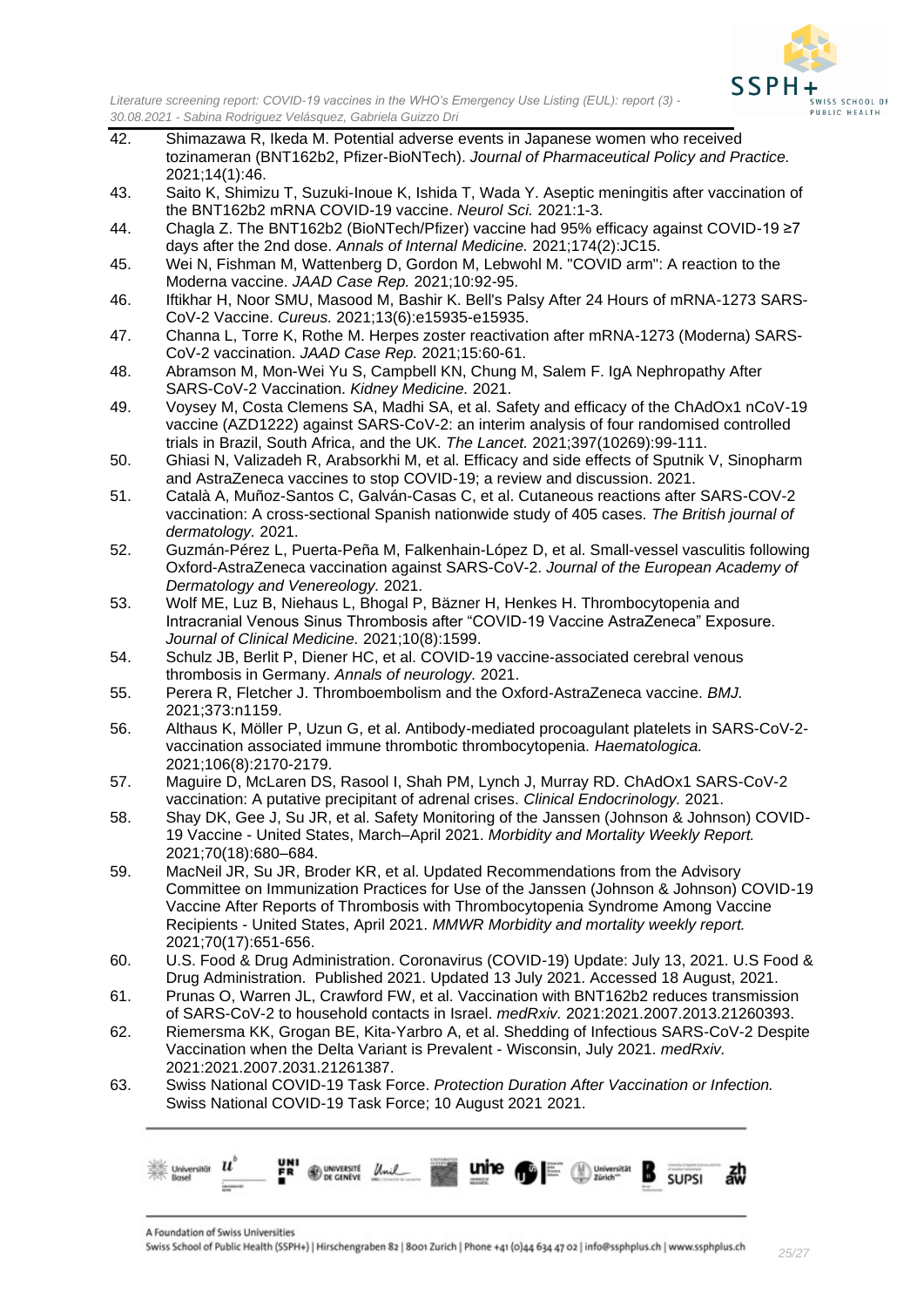

- 64. Israel A, Merzon E, Schäffer AA, et al. Elapsed time since BNT162b2 vaccine and risk of SARS-CoV-2 infection in a large cohort. *medRxiv.* 2021:2021.2008.2003.21261496.
- 65. Doria-Rose N, Suthar MS, Makowski M, et al. Antibody Persistence through 6 Months after the Second Dose of mRNA-1273 Vaccine for Covid-19. *New England Journal of Medicine.*  2021;384(23):2259-2261.
- 66. Flaxman A, Marchevsky N, Jenkin D, et al. Tolerability and Immunogenicity After a Late Second Dose or a Third Dose of ChAdOx1 nCoV-19 (AZD1222). *SSRN - Preprint.* 2021.
- 67. Barouch DH, Stephenson KE, Sadoff J, et al. Durable Humoral and Cellular Immune Responses 8 Months after Ad26.COV2.S Vaccination. *New England Journal of Medicine.*  2021.
- 68. Li M, Yang J, Wang L, et al. A booster dose is immunogenic and will be needed for older adults who have completed two doses vaccination with CoronaVac: a randomised, doubleblind, placebo-controlled, phase 1/2 clinical trial. *medRxiv.* 2021:2021.2008.2003.21261544.
- 69. Thompson MG, Burgess JL, Naleway AL, et al. Interim Estimates of Vaccine Effectiveness of BNT162b2 and mRNA-1273 COVID-19 Vaccines in Preventing SARS-CoV-2 Infection Among Health Care Personnel, First Responders, and Other Essential and Frontline Workers — Eight U.S. Locations, December 2020–March 2021. *MMWR Morbidity and mortality weekly report.*  2021;70(13):495-500.
- 70. Frenck RW, Klein NP, Kitchin N, et al. Safety, Immunogenicity, and Efficacy of the BNT162b2 Covid-19 Vaccine in Adolescents. *New England Journal of Medicine.* 2021;385(3):239-250.
- 71. Study to Evaluate the Safety, Tolerability, and Immunogenicity of an RNA Vaccine Candidate Against COVID-19 in Healthy Children <12 Years of Age. In: [https://ClinicalTrials.gov/show/NCT04816643.](https://clinicaltrials.gov/show/NCT04816643)
- 72. Ali K, Berman G, Zhou H, et al. Evaluation of mRNA-1273 SARS-CoV-2 Vaccine in Adolescents. *N Engl J Med.* 2021.
- 73. A Study to Evaluate Safety and Effectiveness of mRNA-1273 COVID-19 Vaccine in Healthy Children Between 6 Months of Age and Less Than 12 Years of Age. In: [https://ClinicalTrials.gov/show/NCT04796896.](https://clinicaltrials.gov/show/NCT04796896)
- 74. Ewen Callaway. COVID vaccines and kids: five questions as trials begin. [https://www.nature.com/articles/d41586-021-01061-4.](https://www.nature.com/articles/d41586-021-01061-4) Published 2021. Accessed August 11, 2021, 2021.
- 75. Immuno-bridging Study of Inactivated SARS-CoV-2 Vaccine in Healthy Population Aged 3-17 vs Aged 18 Years Old and Above. In: [https://ClinicalTrials.gov/show/NCT04917523.](https://clinicaltrials.gov/show/NCT04917523)
- 76. Global Times. UAE approves use of Chinese Sinopharm COVID-19 vaccine for 3-17 age group. [https://www.globaltimes.cn/page/202108/1230498.shtml.](https://www.globaltimes.cn/page/202108/1230498.shtml) Published 2021. Accessed 16 August, 2021.
- 77. Han B, Song Y, Li C, et al. Safety, tolerability, and immunogenicity of an inactivated SARS-CoV-2 vaccine (CoronaVac) in healthy children and adolescents: a double-blind, randomised, controlled, phase 1/2 clinical trial. *The Lancet Infectious Diseases.* 2021.
- 78. Das BB, Moskowitz WB, Taylor MB, Palmer A. Myocarditis and Pericarditis Following mRNA COVID-19 Vaccination: What Do We Know So Far? *Children.* 2021;8(7).
- 79. Liu X, Shaw RH, Stuart ASV, et al. Safety and immunogenicity of heterologous versus homologous prime-boost schedules with an adenoviral vectored and mRNA COVID-19 vaccine (Com-COV): a single-blind, randomised, non-inferiority trial. *Lancet.* 2021.
- 80. Schmidt T, Klemis V, Schub D, et al. Immunogenicity and reactogenicity of a heterologous COVID-19 prime-boost vaccination compared with homologous vaccine regimens. *medRxiv.*  2021:2021.2006.2013.21258859.
- 81. Borobia AM, Carcas AJ, Pérez-Olmeda M, et al. Immunogenicity and reactogenicity of BNT162b2 booster in ChAdOx1-S-primed participants (CombiVacS): a multicentre, openlabel, randomised, controlled, phase 2 trial. *The Lancet.* 2021;398(10295):121-130.
- 82. Safety and Efficacy of COVID-19 Prime-boost Vaccine in Bahrain. In: [https://ClinicalTrials.gov/show/NCT04993560.](https://clinicaltrials.gov/show/NCT04993560)
- 83. Pfizer and BioNTech Provide Update on Booster Program in Light of the Delta-Variant [press release]. New York and Mainz, Germany, July 8 2021.